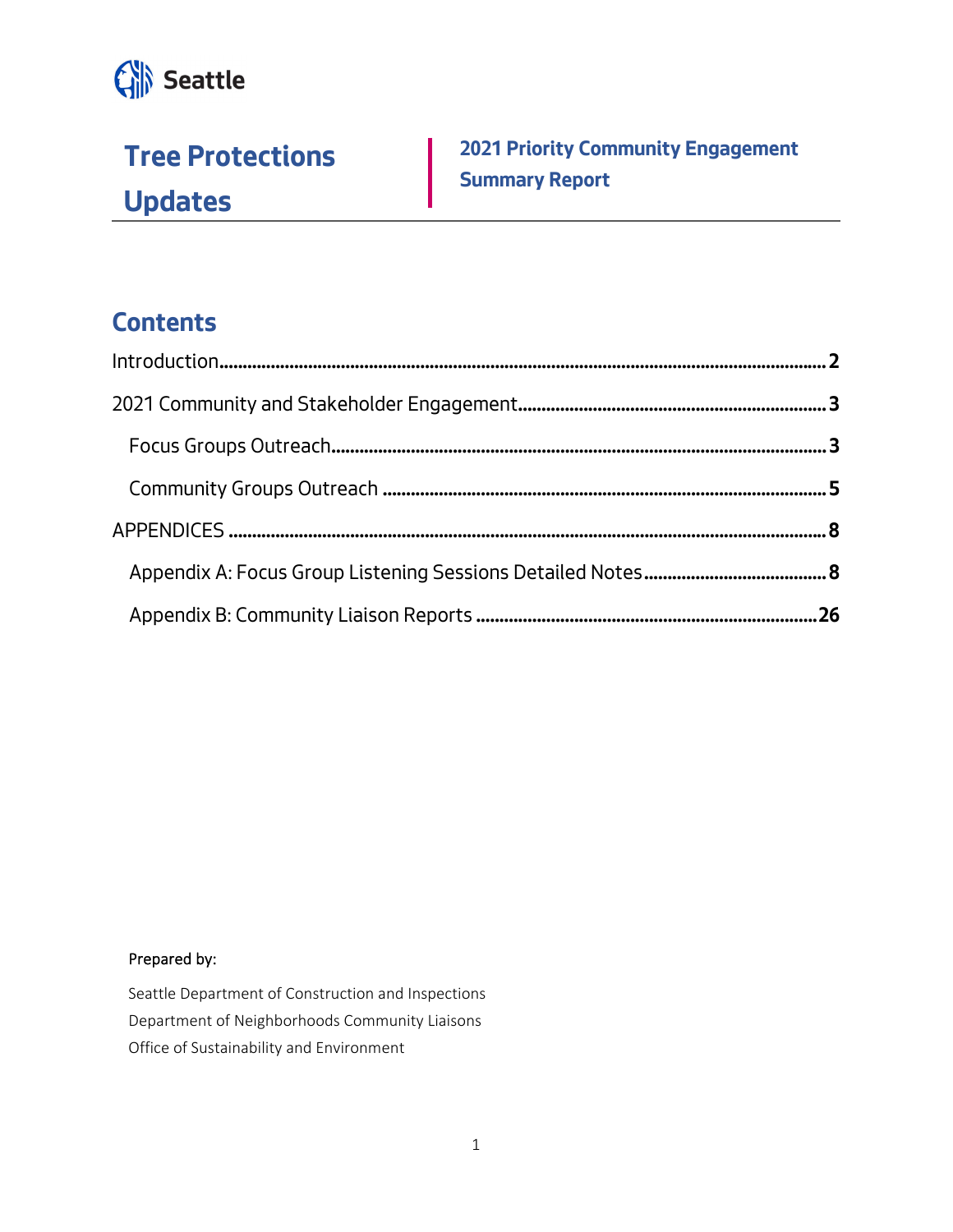

## **Introduction**

In September 2019, the Mayor and City Council adopted Resolution 31902 directing Seattle's Department of Construction and Inspections (SDCI) and Office of Sustainability & Environment (OSE) to explore strategies to strengthen tree protection. The intent of the Resolution is to find opportunities to balance tree regulations while accommodating future growth and density as required by the City's Comprehensive Plan. The Resolution called for engagement with community in the process of this work. Outreach and engagement for tree protection is a joint endeavor between SDCI and OSE.

In response to Council direction in the Resolution that the community engagement plan prioritize engagement with residents of low‐income and low‐canopy neighborhoods, SDCI and OSE are conducting a two‐pronged approach to the community engagement. One approach includes working with Department of Neighborhoods' Community Liaisons to conduct culturally appropriate engagement with their communities. The other approach focuses on engaging other key stakeholders to hear their input.

In both processes, participants were provided some basic background on the City's urban forest, as well as information on current tree regulations and the types of trees across the city (private, public and street trees.) The engagement discussions then focused on four topic areas for tree protections<sup>1</sup>:

- Expand the definition of exceptional trees to include all trees over 24" in diameter. Currently, over 70 species of trees are considered exceptional (and thus protected from removal) once they reach a certain size. While a few species with smaller trunks, such as Madrona and Spruce, are exceptional once they are 6", most species must be much larger. This change would not affect smaller trees. It would protect more of the largest trees from removal, including: 1) species with the largest trunks, such as Cedar and Sequoia, which are currently exceptional once they grow to 30" diameter, and 2) other species, such as a Cottonwood, that are currently not exceptional at any size unless part of a tree grove. This change would result in more trees protected from removal, except when hazardous.
- Add a category for "significant" trees and require a simple permit for removal. A property owner interested in removing a significant tree would apply for a permit online and pay a modest inspection fee. The goal of this permit would be to better track and monitor tree removal, not to prohibit removal.
- Allow a payment in-lieu option for exceptional trees.

Exceptional trees would still be protected from removal unless they are authorized to be removed, however as an alternative to replacing them on‐site, a builder could opt to make a payment in‐lieu. The payment amounts would be based on the size and species of the tree, ranging from several hundred to several thousand dollars for an exceptional tree, and could be used to support tree planting and establishment in low-canopy neighborhoods, many of which are BIPOC communities.

 $1$  These topics are all areas for potential tree protection expansion as called out in the Resolution. These same topic areas are being focused on in both outreach processes.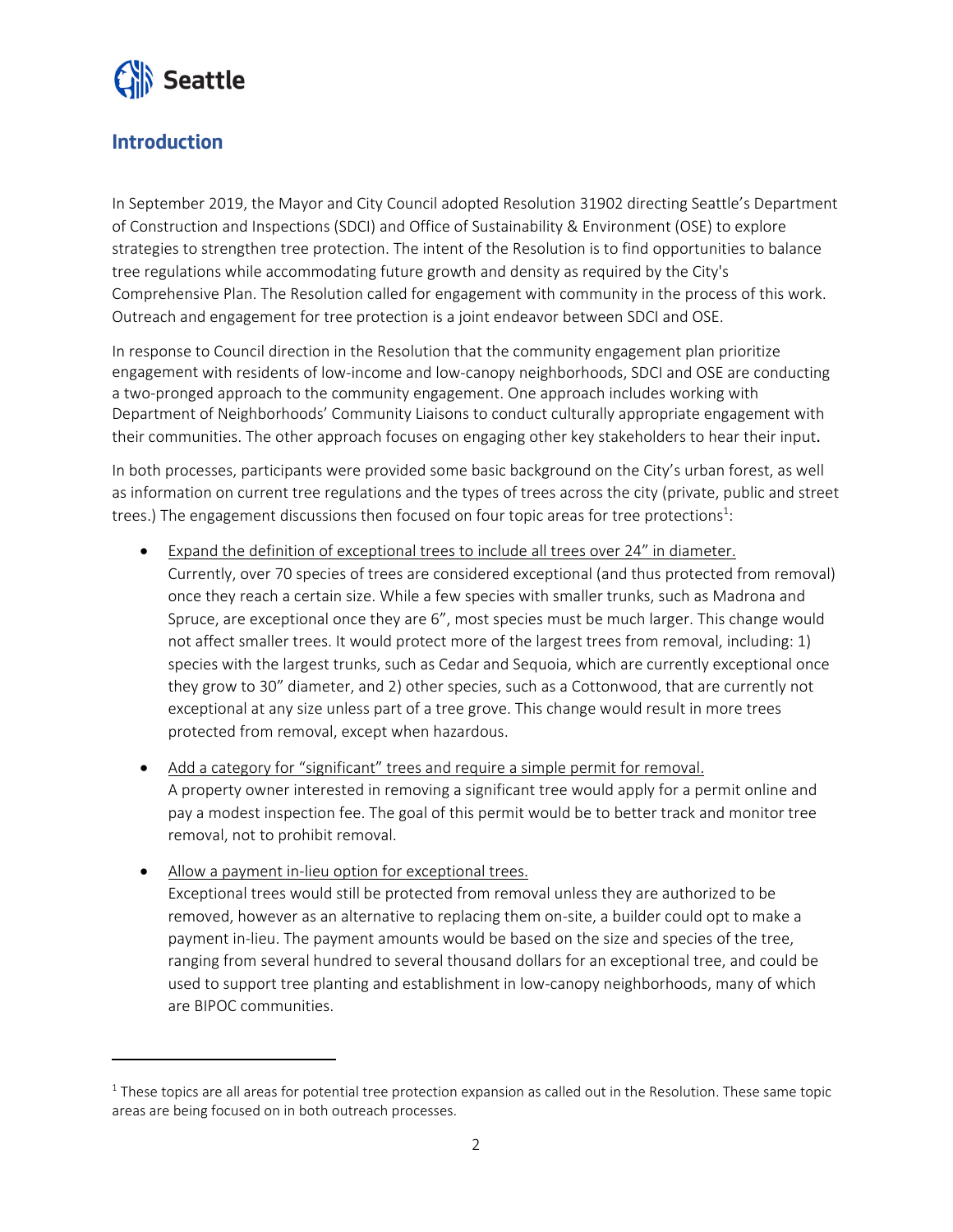

 Require tree service providers to have certain qualifications and register with the City. All tree service providers operating in Seattle would be required to meet minimum certification and training requirements and to register with the City.

The engagement focused on trees on private property, since this is where there is the greatest potential to meet and maintain canopy cover goals and to address historic environmental justice issues, and where there is the greatest housing pressure. While providing feedback and suggestions in the areas described below, participants were asked to consider how potential strategies could prioritize low-income and lowcanopy neighborhoods.

## **2021 Community and Stakeholder Engagement**

#### **Focus Groups Outreach**

For this effort, staff conducted five listening sessions in July and August 2021. Participants were stakeholders with technical expertise and/or lived experience working with current tree regulations. Listening sessions were held with the following groups, as directed by the Resolution:

- 1. Environmental organizations
- 2. Community organizations
- 3. Arborists
- 4. Developers
- 5. Homeowners

#### Listening Session Process

The listening sessions were facilitated, online meetings, and groups were limited in size to allow for focused feedback through a structured conversation. This approach allows for people to share their individual experiences, as well as engage in conversation with each other for an iterative feedback loop. A total of 29 people participated, in groups ranging from 2‐ 9 people. The engagement discussions focused on the four topic areas.

#### Results: Key Themes Across Stakeholder Groups

The following key themes emerged when comparing feedback across groups. Some feedback was common across all groups, and it is noted where feedback was split

In addition to the key themes, focus group participants had a wide range of creative ideas that were outside the scope of SDCI and OSE's questions. These are noted below under the relevant categories.

Each listening session has a set of detailed notes that capture all ideas and feedback, organized by each specific group: Environmental organizations, Community organizations, Arborists, Developers, and Homeowners. These detailed notes are available in Appendix A.

#### *Expand the definition of exceptional trees*

General feedback on proposal/concept: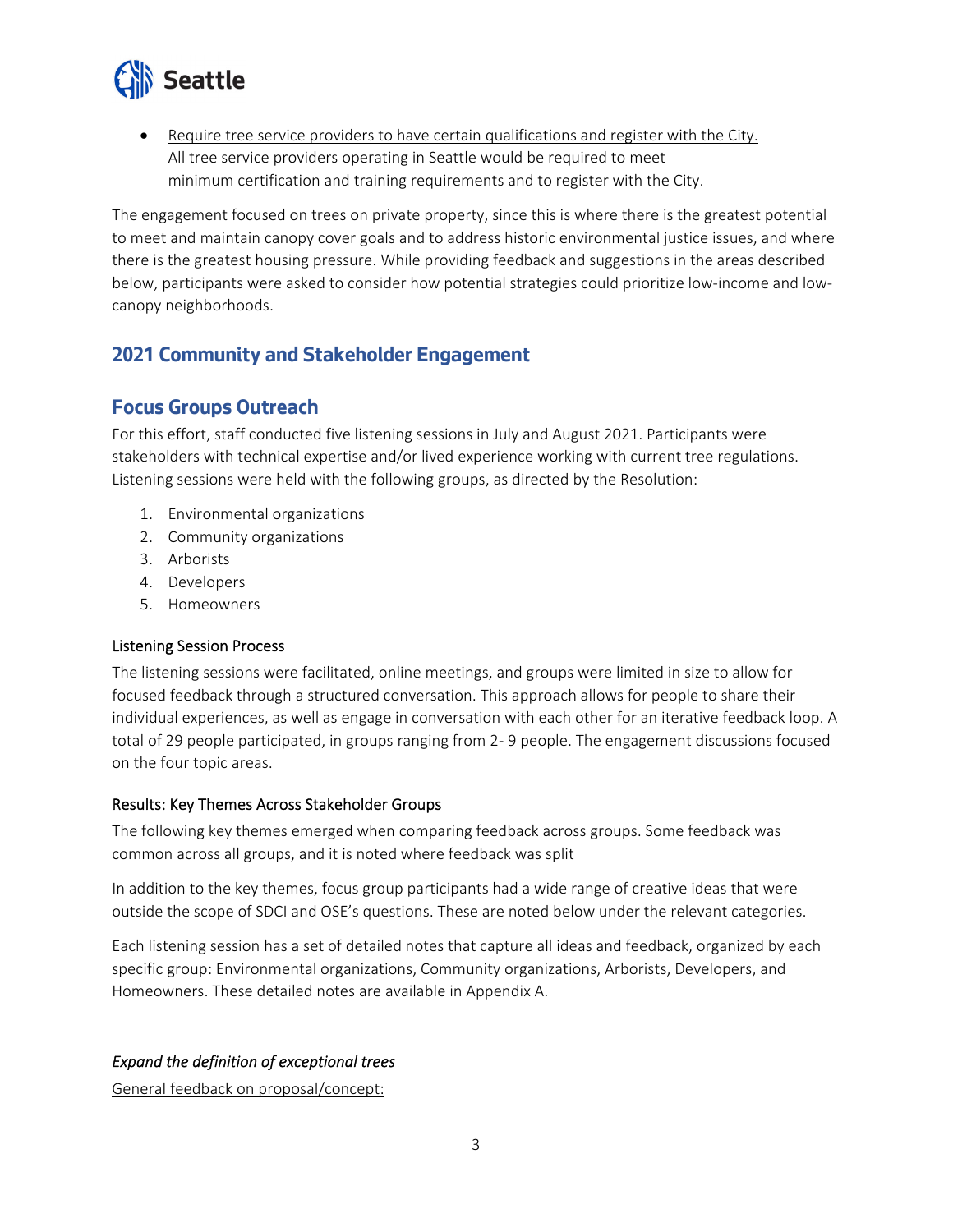

- Most groups felt that a "one-size-fits-all" approach to protecting exceptional trees (shifting to a definition based solely on size) would not work well. The majority of groups appreciated the nuance of the definition of exceptional tree in the current code. While the current code is a bit complicated, the majority of groups noted that it captures the nuance and value of trees that won't reach 24" in diameter but are nevertheless exceptional for their species and doesn't reduce the diameter for species that more easily reach this diameter.
- Some groups were in favor of reducing the threshold for trees to be considered exceptional. Some of these participants also felt that 24" may not be a low enough number.
- Expanding the definition to all trees over 24" diameter doesn't consider the location of the tree, the health of the tree, or if the tree is native to Seattle.
- SDCI should use data to understand where trees are being lost and how existing code is working to protect exceptional trees.

#### Specific ideas/suggestions:

- Create an expedited permitting process for projects that increase housing stock *and* protect existing exceptional trees.
- Get non-profits involved with grant programs. Grants could be offered for tree maintenance on lower income private property to incentivize homeowners to preserve their trees.
- Consider the health of trees in evaluating exceptional trees and evaluate trees based on the lifeexpectancy of the new construction on a site.
- Allow code departures or create incentives (increased height, more FAR, reduce setbacks) for projects that protect existing trees.
- $\bullet$

#### *Defining "Significant" trees and requiring a simple permit for removal*

General feedback on proposal/concept:

- Groups were split on whether to add a definition for Significant trees. Groups that favored a lower threshold for exceptional trees, didn't see the need for a Significant tree definition, and groups that preferred more nuance for exceptional trees noted that while the idea of a "Significant" tree definition could be good, it would need to be straightforward and quick to permit removal. Most were skeptical that SDCI could achieve a streamlined permitting process.
- There was understanding that a new permitting process would help contribute to data, which is good and necessary, but would need to be easy to understand and quick.

#### *Allow a payment in‐lieu option for exceptional trees*

General feedback on proposal/concept:

- All groups supported this option, to some degree. Most groups agreed it should not be an option for developers or property owners to use as a first resort.
- Regarding location of replanting, the groups were split, with a slight majority in agreement that funds should be allowed to contribute to mitigation projects in neighborhoods other than where the project occurs. Those groups supported using funds for projects in priority areas for addressing equity issues.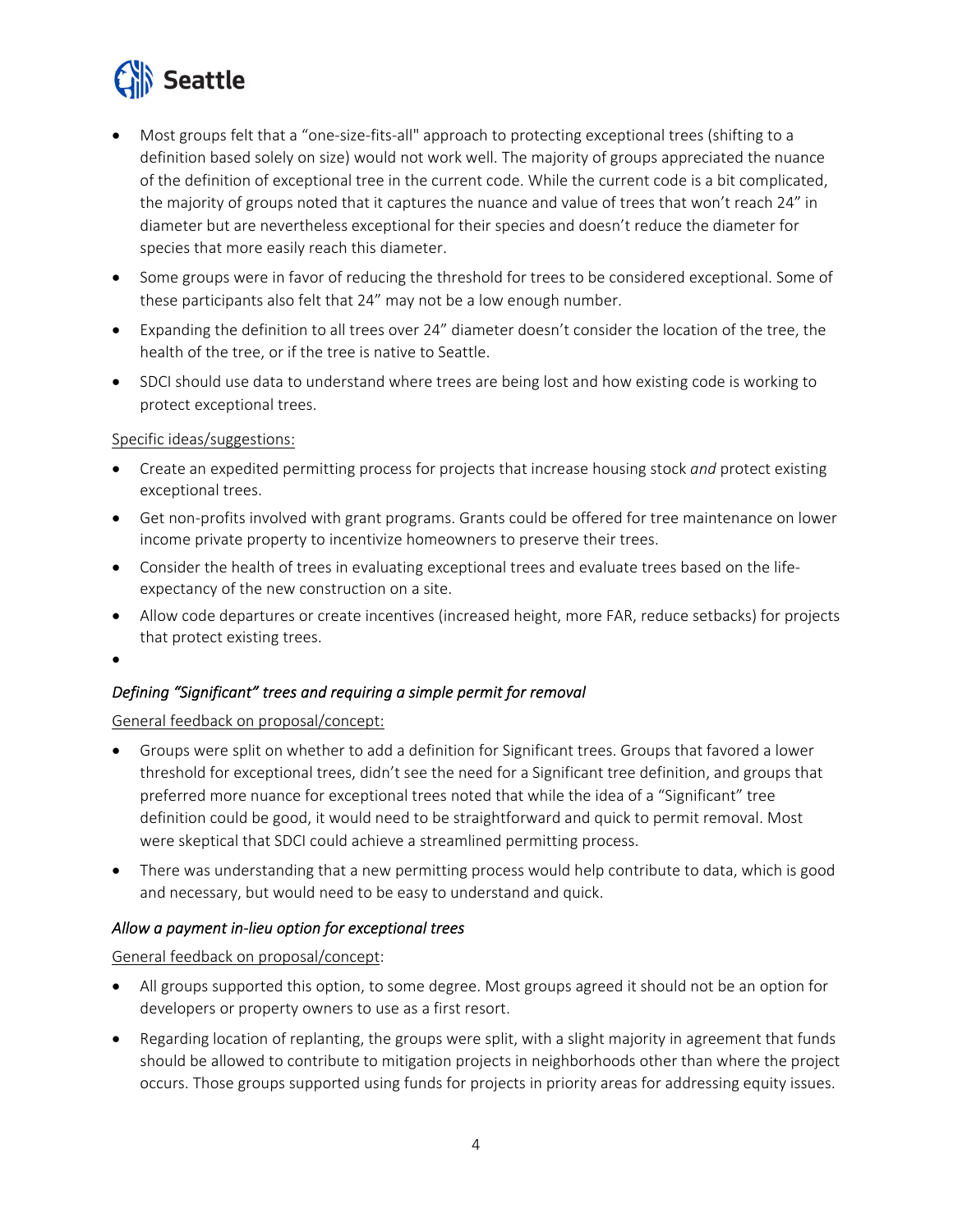

 Need to design the system so that people are not incentivized to cut down trees right before they reach exceptional status.

#### Specific ideas/suggestions:

- Have two tiers of fee-in-lieu, one for homeowners and one for developers. This could help address the different rules that seem to exist for the different groups.
- Fee-in-lieu funds could be used to pay for scholarships for BIPOC companies to meet required training and certification expectations.
- Allow invasive species removal and habitat restoration as part of the tree loss mitigation process.

#### *Require arborist qualifications and registering with the City*

#### General feedback on proposal/concept:

- The majority of groups supported requiring tree service providers to have certain qualifications and to register with the City.
- There was strong support across groups for both the homeowner and the tree service provider to be held accountable for illegal tree removal.
- tree service provider registration and the potential loss of certification could act as an enforcement mechanism to help prevent illegal tree removal.
- Most groups felt that it was reasonable to require companies working on trees to have a certified arborist on staff. Some groups encouraged the City to weigh the feedback from BIPOC communities (gathered through a separate Department of Neighborhoods outreach process). These groups supported using funds to offer grants to BIPOC service providers to pay fees associated with certification and registration.

#### Specific ideas/suggestions:

- Impose a surprise inspection to verify that a tree is a high risk when an arborist has said that it is, and impose a penalty if that is found to not be the case.
- Educate homeowners about the value of trees and tree maintenance.

#### **Community Groups Outreach**

For this process, SDCI and OSE worked with Department of Neighborhoods (DON) to work with Community Liaisons (CLs) to engage their communities in culturally appropriate ways, including individual communications as well as community and group events and meetings. The goal was to work with the same communities as engaged in recent years during the City's efforts to update its Urban Forest Management plan. This would provide dual benefits of continuing meaningful engagement with community beyond a one-time engagement and also reduce effort required to orient communities on what we mean by the urban forest and why it is important.

#### Community Engagement Process

Six CLs were engaged in this process, representing the following communities: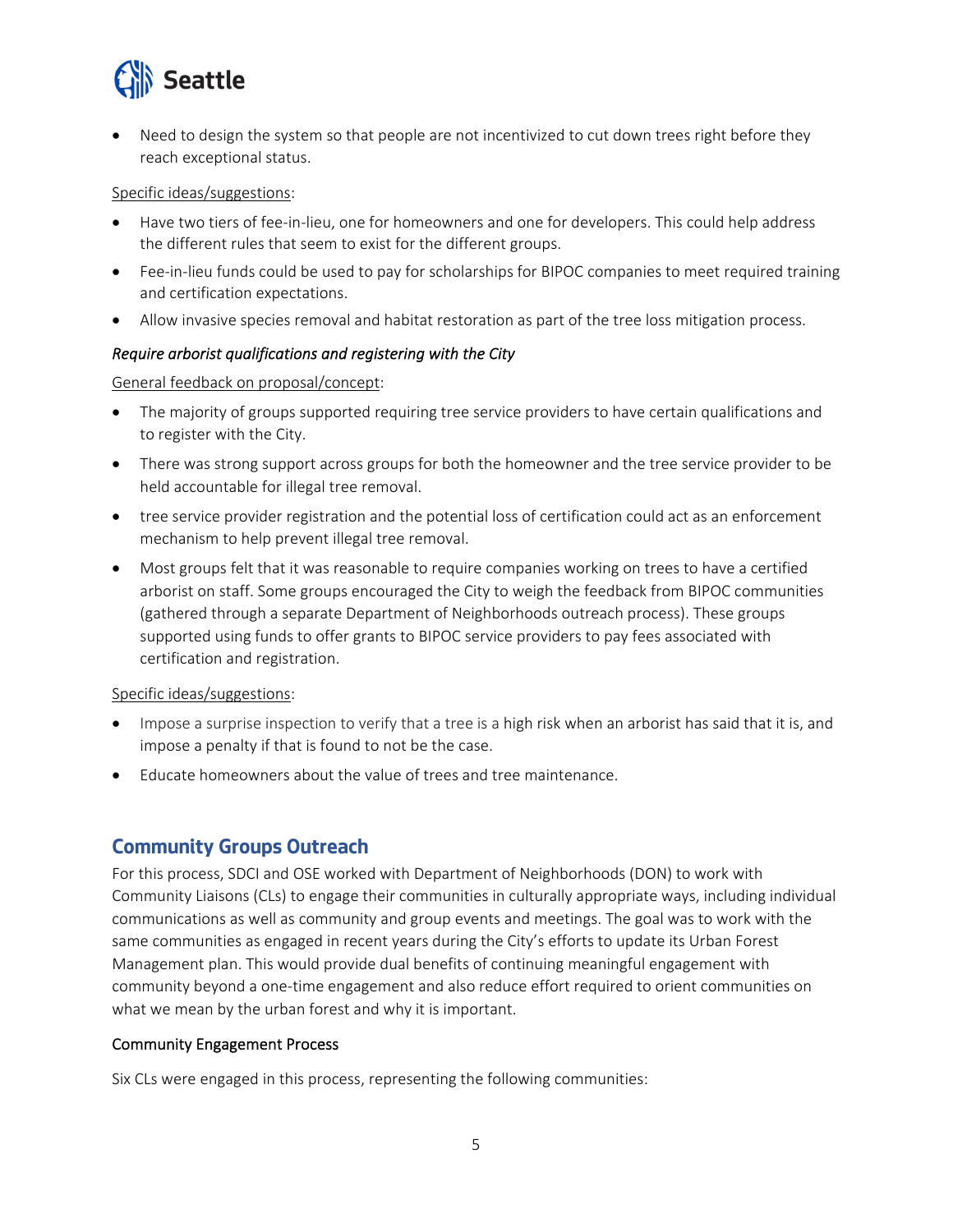

- Chinese‐speaking
- East African
- Spanish-speaking
- Unhoused
- Seniors
- Disabled
- Low-income communities

SDCI and OSE provided documents to the CLs covering background information on the urban forest and its benefits, as well as outlining the topic areas and proposal questions. The CLs then translated the materials into their languages so that participants in the engagement process were provided the background and framing information for the engagement in their language. During the engagement, community members were asked to discuss their thoughts on the four focus topics.

#### Results: Key Themes Across Stakeholder Groups

The following key themes emerged for each of the proposal areas when comparing feedback across groups. Some feedback was common across all groups, and it is noted where feedback was split.

Each CL submitted a report that captures their community's feedback. These reports are available in Appendix B. In addition, a wrap‐up meeting was held with SDCI, OSE, DON and the CLs wherein the CLs provided a summary of their communities' feedback and some additional notes and clarifications. A recording of this meeting is available upon request.

#### *Expand the definition of exceptional trees*

- There was wide support across the groups for expanding the definition. Some recommend even expanding the definition further (a threshold lower than 24") in order to protect more trees.
- One group recommended considering also the condition of exceptional trees when evaluating whether to protect them.

#### *Defining "significant" trees and requiring a simple permit for removal*

- Groups were split regarding creating a new category and permit/reporting process for significant trees. Groups that support the proposal were generally in favor of all of the City's proposals, and this is part of the slate of options aimed at protecting trees that are important to their community. Groups not in favor of this proposal expressed a variety of concerns:
	- o Concern that additional costs to housing projects will further increase housing prices.
	- o Additional concern that, given the high number of trees in this category, requiring a permit for removal will create burden on owners and builders.
	- o Concern that this requirement could result in an unintended increase in tree removal before they fall under this category.
	- o Concern that this approach could lead to homeowner animosity toward the City.
	- o Statements that there are already enough fees and taxes levied on both homeowners and residents.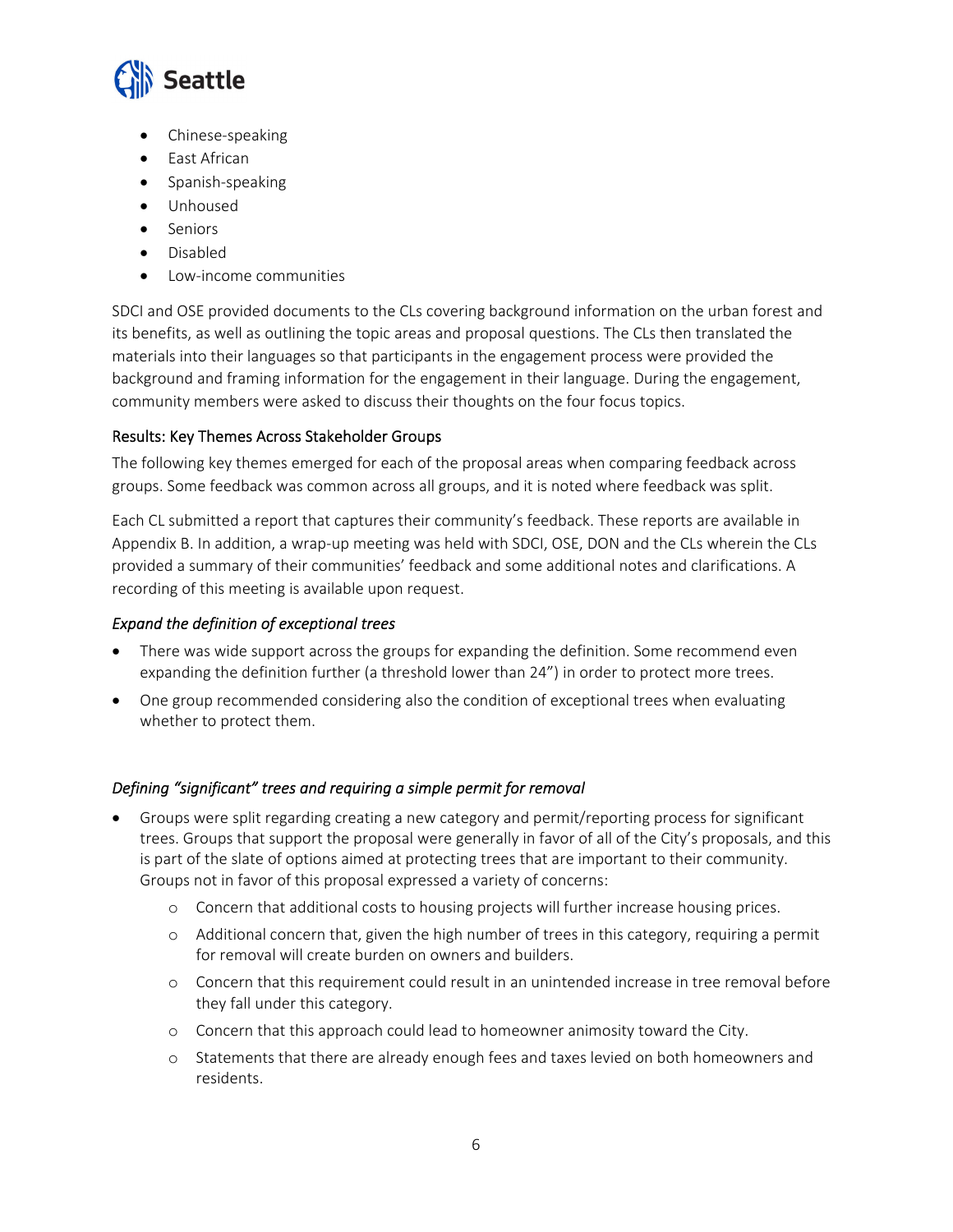

#### *Allow a payment in‐lieu option for exceptional trees*

- There was wide agreement that this program should be further developed, however there were concerns expressed to consider in its development, such as increased bureaucracy and limited physical spaces available for planting, such as adequate soil volume onsite.
- Regarding location of replanting trees, the groups were split, with some expressing the importance of keeping tree replacements in the neighborhood where the trees are removed from, while some support using in-lieu funds to address equity issues and disparities in low canopy areas across the city.

#### *Require arborist qualifications and registering with the City*

- Groups were split on this topic as well. Some groups were not inclined to support it due to concern that it would raise the cost of tree care services for homeowners/residents. They also questioned whether it is needed, since some tree work is not technical and doesn't need professional skills. Some did not think it makes environmental or economic sense to additional processes for basic work.
- Others expressed support for the proposal in order to ensure the quality of the work and protect trees. Some also acknowledged the importance of training in all levels of tree work from a safety perspective. Sufficiently educated professionals also ensure accurate assessments needed by homeowners and others needing answers/information about their trees (more informed tree removal decisions.) Some offered suggestions for how to make this economically feasible (on‐call arborists for single inspections where they are needed could help smaller companies meet this requirement.)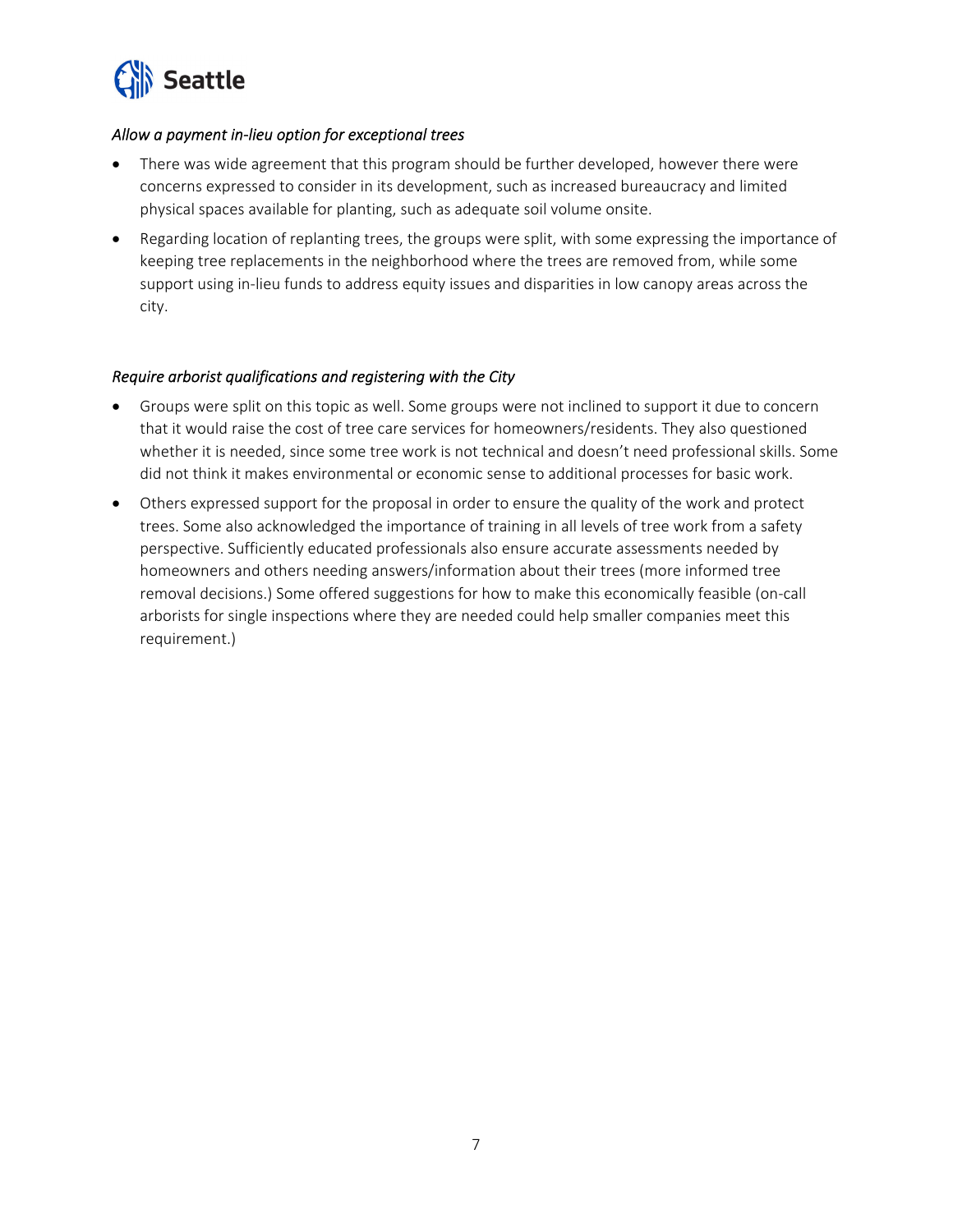# Seattle

## **APPENDICES**

#### **Appendix A: Focus Group Listening Sessions Detailed Notes**

#### **Contents**

- 1. Tree Service Providers
- 2. Community Organizations
- 3. Developers/Builders
- 4. Environmental Groups
- 5. Homeowners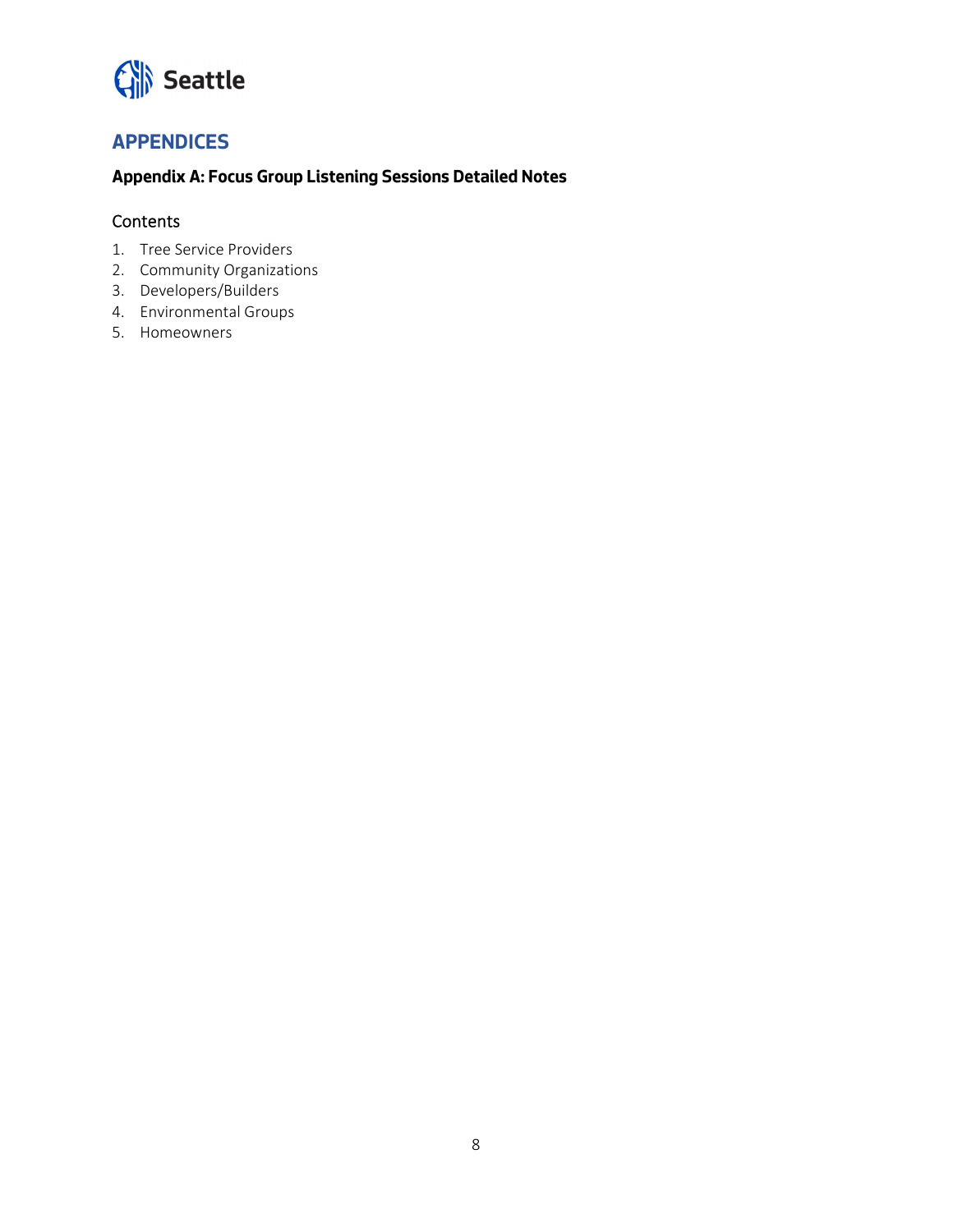

## Tree Protections Listening Session – Tree Service Providers

August 10, 2021 (Virtual Meeting)

Participants (5)

- Out on a Limb Tree Company (2)
- PanorArbor Tree Care
- Seattle Tree Consulting
- Conservation Tree Care

#### General Code + Permitting Process

- Consider the eventual size of the trees to be planted; don't replace a Douglas fir with a vine maple.
	- o Allow flexibility for the right tree/right place. For example, for 6 vine maples vs. 2 Garry oaks.
		- **Lately has seen more feedback on permit applications that trees have to be** replanted with trees that serve a similar ecological function
- Customers seem to take the requirements seriously even though it is the honor system.
- People who designed the tree risk assessment form do not think it should be a submitted document with the arborist report. It can feel like an entire report comes down to just one word or form.
	- $\circ$  Suggestion: Oversight could be that every 7<sup>th</sup> or 10<sup>th</sup> track report that comes in is evaluated. An inspector could go out to look at the tree and conduct a parallel track report. Keep track of the consultants that wrote the track report and have a "3 violations and you're out" rule if they are not writing the correct report.
	- o A chance of being reviewed would be a lot better than no enforcement.
- Example of reporting numerous exceptional tree removals and only 1 or 2 has been addressed through the existing city process.
	- o Saw a tree company removing a tree and hauling away the tree stump. There was no evidence of a tree removal, so the city can't find them in violation.
	- o Creates the question of what site inspectors can inspect. Right now, the process doesn't allow a fine to be given.
- Both the homeowner and the arborist should be accountable for illegal tree removal.
	- o If there is an easy phone number for people to call that could help. Community members are the best ally and an easy enforcement arm.
- Enforcement for replanting currently requires the homeowner to take photographs and submit them for 5 years.
	- o Suggestion: Create an easy function in the portal to submit photographs. That could go a long way to make it easy for people to submit photos.
- Current challenge with the existing tree code is that a homeowner won't get the permit to remove the tree but a developer will get the permit. Developers should play by the same rules as homeowners.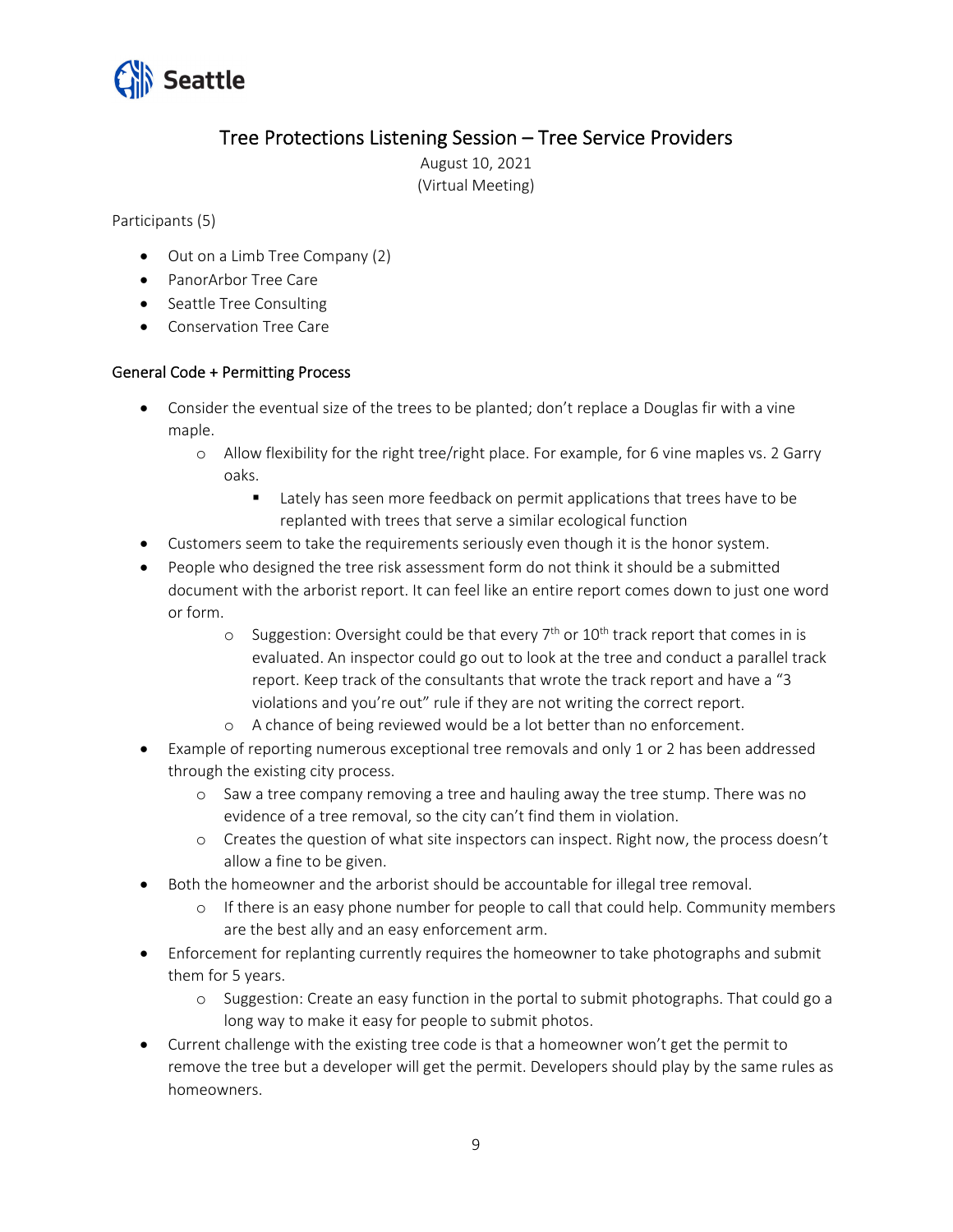

- Suggestions for how to solve development pressure and housing needs:
	- o Focus on redevelopment of buildings that are underutilized/derelict.
	- o Examples of other considerations that are playing into the conversation:
		- Site where owner has passed away or the house has been inherited by someone that doesn't live here, then everything gets razed. This is happening and it's not be recognized in discussion of increased housing and affordable housing – because most are not affordable.
		- Small house being replaced by many units, but none of the units are affordable. This is skewing the discussion of density and affordability and pitting tree protection against density and affordability.
	- o Be aware of creating too many veto points for higher density development. One of the biggest mistakes we've made in urban planning is the lack of density. Hard to miss the number of veto points for adding density, and the trees are playing a part of veto points.
	- o Suggestion: Apply the code differently for higher density housing vs. lower‐density housing.
		- Example: Seeing a 200-year-old oak cut down for a 200-unit apartment building vs. seeing a big tree cut down for replacement of 1‐2 single‐family houses feels like entirely different tradeoffs.
- Used to be sites with unbuildable slope, but seeing building on those slopes because developers are willing to spend the money to build there for the price they get for the house.
	- o Suggestion: slow developers down a little from building on steep slopes and removing trees.
	- o Suggestion: Consider the survivability of trees that are preserved. If the trees suffer so much ground disturbance or pruning, they may not survive. At the same time, there is still some value because even if the tree dies, at least there is room for a future tree planting.
- Suggestions for simplifying the code so that the average person can understand if they can or can't take down a tree:
	- o Educate the public and have a single point of contact at the city who can give people information. City should message exceptional trees as a community asset.
		- Example: Send out a regular mailing on tree requirements. Example of King County Tax Assessor mail to property owners.
	- o Have the company that writes a hazardous tree report not be the company that cuts the tree down. This way the arborist won't be in a position to tell the client that they can't cut down the tree because of the report they wrote, but instead because of the city's decision on an existing report.
	- o Provide people with a list of registered tree providers.
	- o Integrate with SDOT so that there isn't back and forth for street tree removal requirements.
- Question:
	- o Regarding hedgerow vs. hedges, at a property on Capitol Hill the arterial had two rows of Leyland Cyprus maintained as a hedge. Arborist was allowed to remove the Cyprus that had been maintained but not the ones that had grown non-hedge.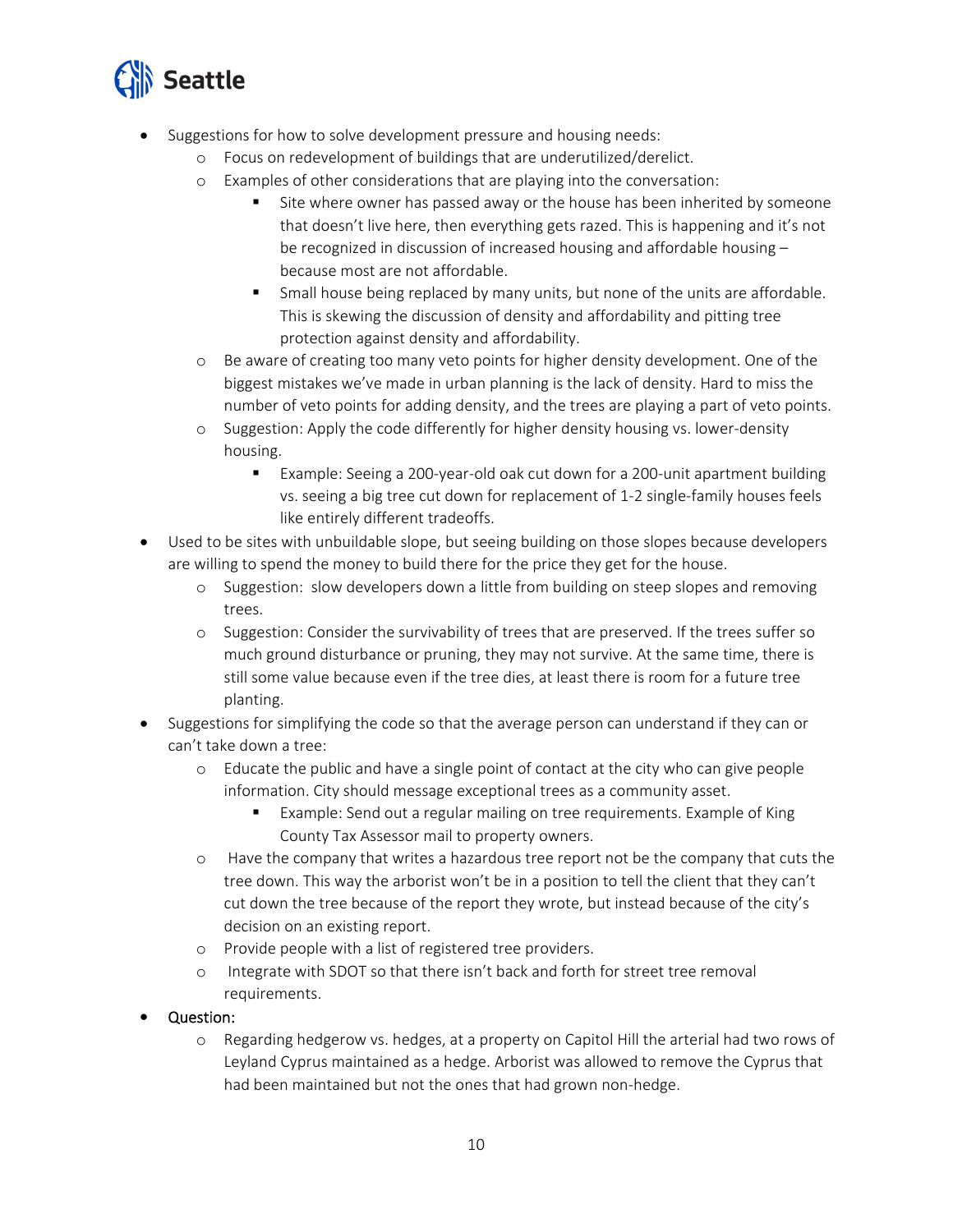

- o Answer: This has come up in conversations at the city. We're aware of the issue and it is something we are looking at updating.
- Sloped tree that is in bad shape because it's hard to figure out a long-term strategy for dealing with those trees when removal / replacement is not an option. This is one of the hardest situations to navigate.

#### Defining Exceptional Trees

- Eliminating species specific definition of exceptional trees is a bad idea. There are a lot of species that don't get to 24" inches, especially in the city. With this type of definition there are species that won't be protected at all.
- Admires Seattle's current tree code because it does address specific tree species, even though it is complicated and takes some effort and an arborist.
	- o Question: Thought that the city was thinking about incorporating the Director's rule so that you can start protecting Madrona's but ALSO reduce to 24/26 so that you protect Douglas firs, etc.
- Suggestion: Protect species that don't get as big. Could do this with planting requirements.
- Supports tree protections dropping to 24", but also need to protect smaller trees in addition to larger trees. Need to have younger/next generation trees protected.
- So many trees that could be lost if that threshold is put in place. Protecting smaller/intermediate trees is important. Could result in only have big trees and nothing else. Consider the significant trees – these could be the most important trees for the future. A blanket approach is a bad idea.
- It's silly that exceptional trees that are dead require a permit for removal not sure she 100% agrees, but in other cities if you send a picture of your dead tree with your application, then you don't have to submit a permit to remove it.

#### Creating a New Category for "Significant" Trees

- A significant tree definition could be good as long as it is relatively straightforward and doesn't take too long to permit. Anything in the Seattle Services Portal is awful. If process or requirements are too difficult, people will just ignore them.
- Suggestion: Allow removal of invasives without having to replant (for example, 6 or more trees that are invasive without having to replant).
- Suggestion: Separate hedge rows from requirements.

#### Certification for Tree Arborists

- Yes, certification for arborists is needed and would improve the quality of the tree care in the city.
- International Society for Arboriculture (ISA) certification is a floor, not a ceiling because you don't need a lot of experience for this certification. It is 10‐20 years behind the ball. Any company that can't come up with 1 certified arborist is pathetic.
	- o Suggestion: Require a certification that you could potentially lose. This would be a better stick (and not a carrot).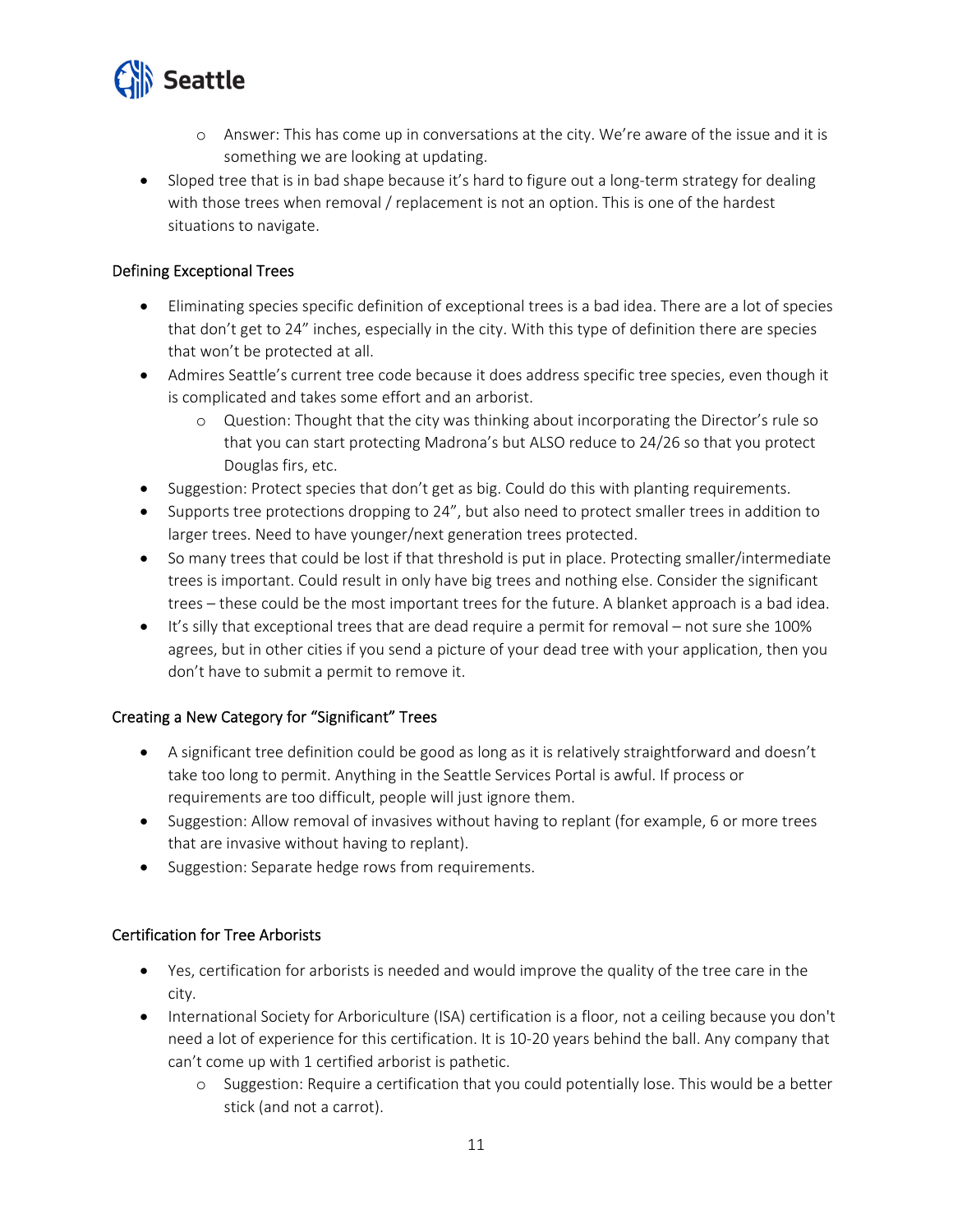

- o Suggestion: Utilize the STP status with SDOT. Potential of losing that status would have a big impact. If city says you can't work in Seattle for one or more months, that would be a financial hit.
- Just having one certified arborist on staff doesn't necessarily mean anything because it could just be the owner and they could have gotten it years ago, or yesterday.
	- o Suggestion: Require at least one member of the crew doing the work to be certified.
	- o Suggestion: Make requirements stricter than currently written so that there is incentive for good arborists in the city. Currently, salesman from less reputable companies reach out to people to say you could cut down this tree because in a year or two it will be exceptional.
- Make it easier for community members to report violations. If there is a tree company with no name or logo and they are doing something that they shouldn't be doing, it is hard to call and report their actions. If there was a registration in place, community members could approach the company and ask if they are registered to work in the city. This would be great to get in place as soon as possible.
	- o Suggestion: Require to have a company name and phone number on every work truck. And this shouldn't be a financial burden.
		- Example: Companies can get magnetic stickers for their vehicles.
	- o Should be a requirement for getting a business license in the city; having name and phone number, so that residents + others can look them up.
- Equity considerations:
	- o Make registration available in other languages.
	- o Registration would allow city to send out updates to registered companies.
	- o Keep costs for registration reasonable.

#### Creating Payment (or Action) in Lieu of Option

- Would like to first make it more difficult to remove the trees.
- Suggestion: Include a requirement to replant and enforcement of replanting requirement.
	- o Replanting considerations: What's the survival rate of the planted tree if it isn't in the yard of someone who remembers to water it for two years?
	- o Example of developer who replants the tree, sells it to a homeowner, who is responsible for maintenance of the tree so that it survives?
	- o Replanting on site should be an important part of the requirements, but not opposed to fee in lieu, for example one that follows Mercer Island's model where you have to show that you have no more room on the site before you can propose fee‐in lieu.
- A fee in lieu would just be the cost of doing businesses to a developer.
- Consideration: Expense of tree removal in low-income communities and cost of replanting.
	- o Suggestion: Have a fund that could support low‐income people in paying fees or for arborists.
	- o Emphasized the concern for lower‐income clients that have an exceptional tree that is threatening the wires and it needs to be removed, but will cost thousands. Having a fund to help in these situations would be good.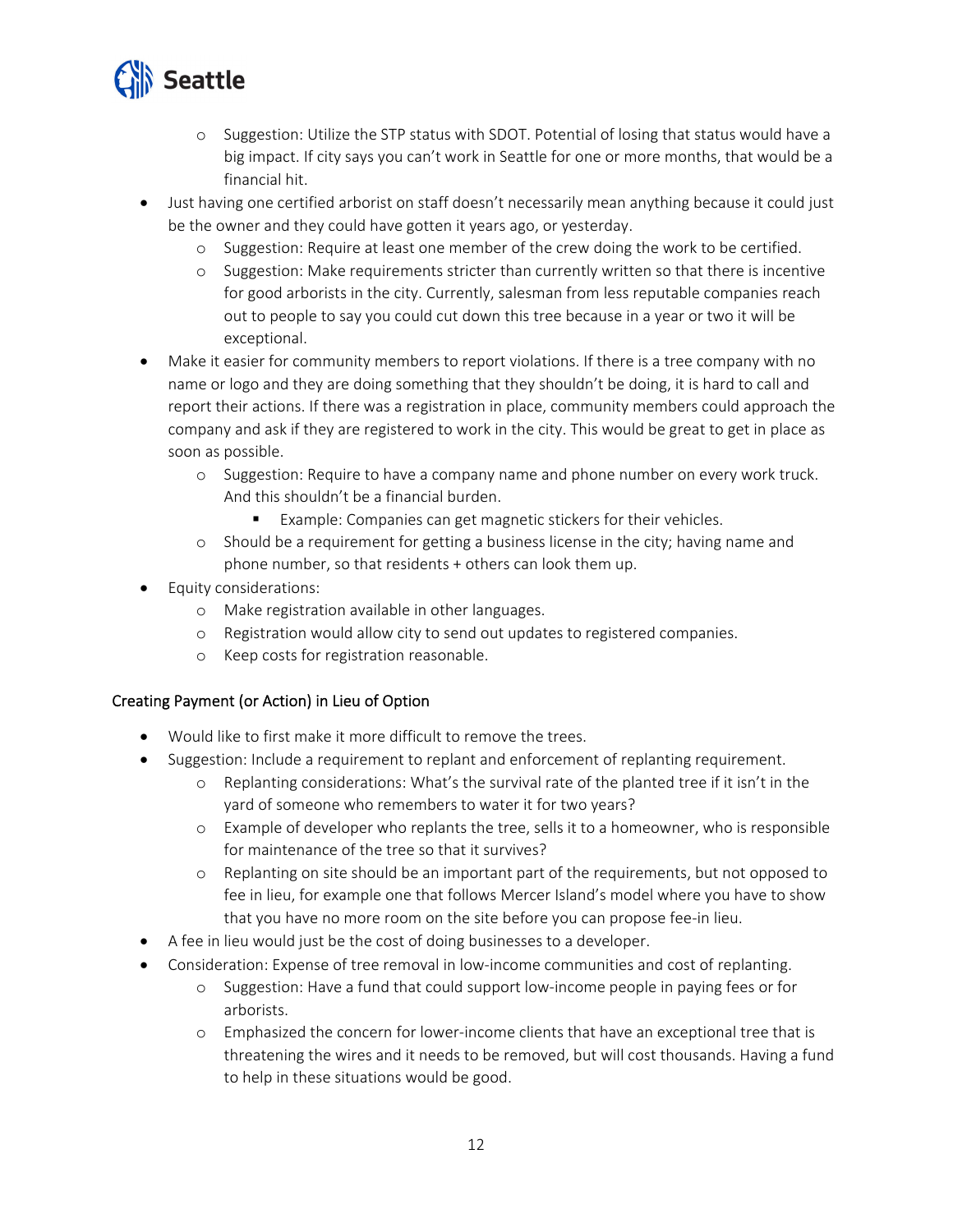

- Fee in lieu is a good idea because it would be better than the city not getting anything for the removal of an exceptional tree.
	- o Considerations: Where does the money go? Ideas: helping low‐income people pay fees, connects to trees for neighborhoods program, pays for another arborist or more than one at SDCI.
- Suggestion: Have two tiers of fee in lieu, one for homeowners and one for developers. This could help address the different rules that seem to exist.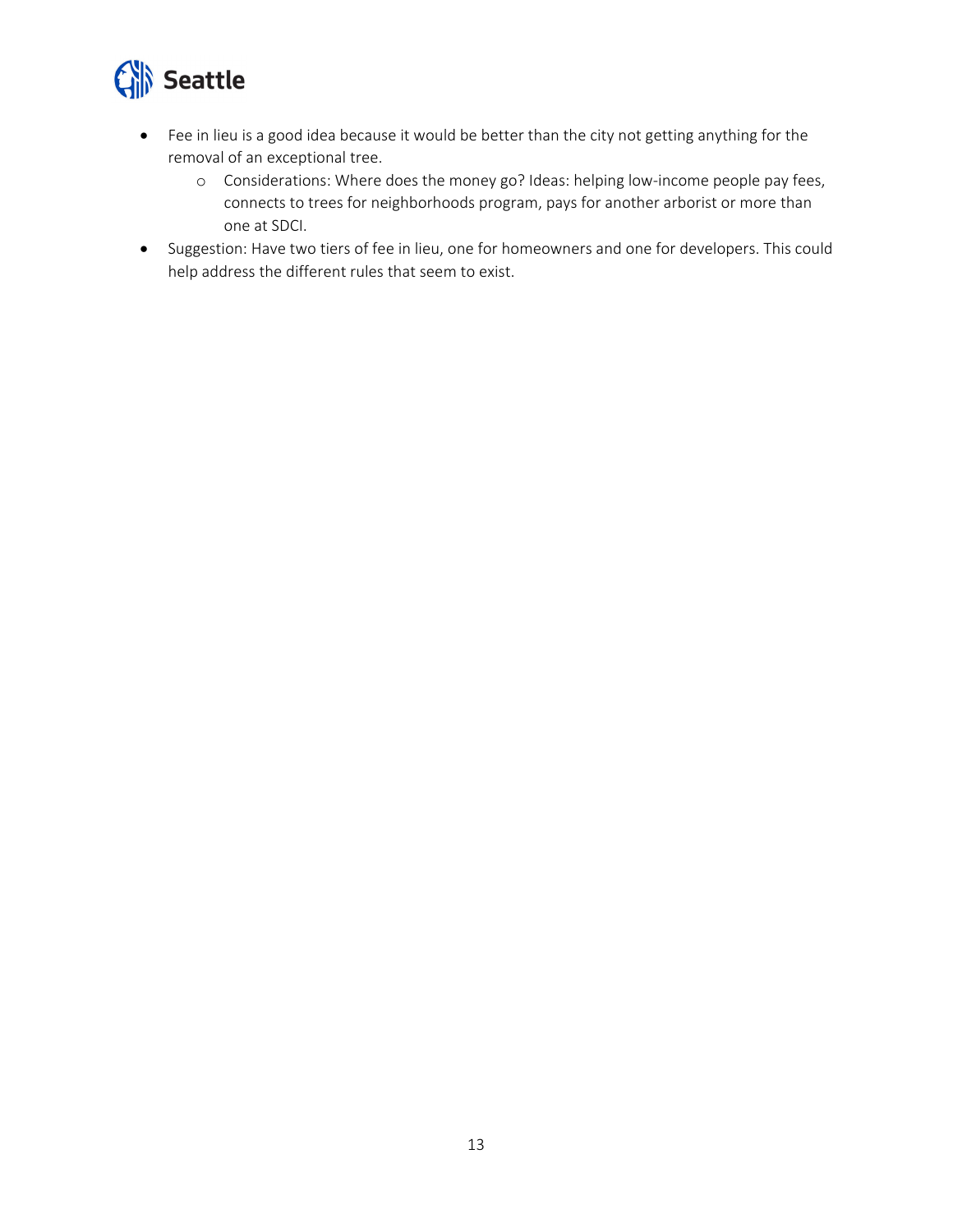

## Tree Protections Listening Session ‐ Community Organizations

July 21, 2021 (Virtual Meeting)

#### Participants (9)

- Trees + People Coalition
- Friends of Seattle's Olmsted Parks (2 people)
- Thorton Creek Alliance (2 people)
- Rainier Beach Neighborhood
- Little Brook Neighborhood
- Seattle Chinatown International District Community
- Wallingford Community Council

#### General Code + Permitting Process

- Look at research from Kathy Wolfe at the University of Washington on sociologic impacts of trees in societies.
- Don't forget about tree groves. Tree groves have additional environmental benefits and these should continue to be protected in neighborhoods.
- Example of neighbor removing 30' western red cedar and it was not reported.
	- o Question: are these types of removals are being tracked? How to enforce permitting when right now it feels like it is on the honor system?
- Suggestion: Property owners that plan to remove trees should be required to submit a master plan of their lot showing the trees they want to remove in 3‐5 years. This would create a record at the city and if it goes over the threshold set by the new regulations, they would have to get permission to go over that threshold. Before any tree company comes in to take trees down, the company would have to certify that there is an approved plan.
	- o Alternatively, instead of every 3 years, ask for a 10‐year plan and combine with GIS and aerials for monitoring.
- Suggestion: The tree inventory could be tied to the property and escrow and real estate transactions could be used for enforcement.
- Suggestions to incentivize keeping trees:
	- o Get non‐profits involved with grant programs. Grants could be offered for tree maintenance on private property to incentivize homeowners to preserve their trees.
	- o Allow adjustments to density, footprint, or setback requirements to incentivize keeping trees on the site.
	- o Engage developers to understand how they do calculations.
	- o Reduce a homeowner's taxes when they preserve more trees, for example through a real estate tax credit. This tax credit could increase for bigger trees. Make the tax credit transferable with sale of the property.
	- o Shift to thinking about trees as a community benefit.
- There is a need to be more careful about requirements for replacement. The code should not allow a vine maple to replace a giant sequoia.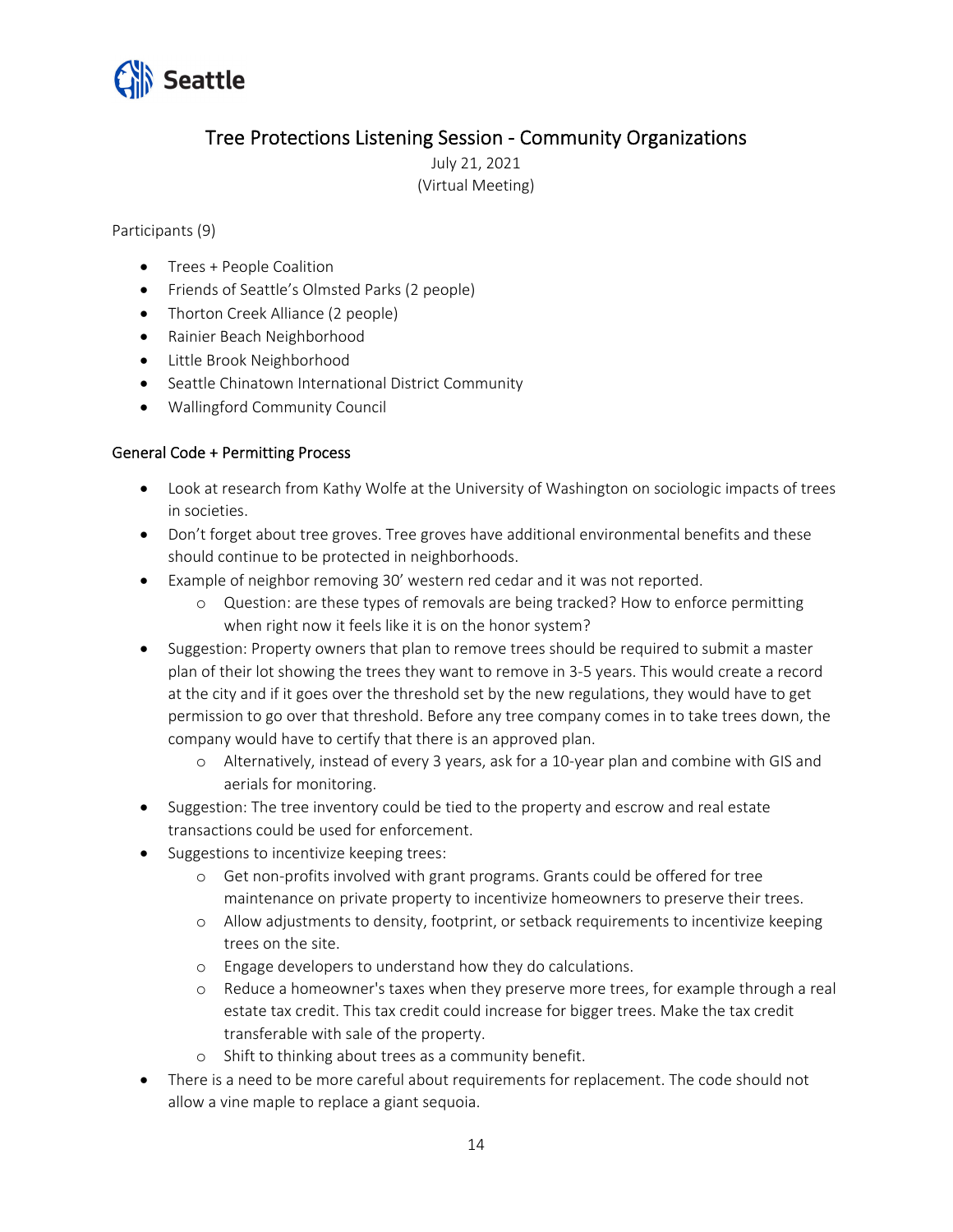

- It seems like developers are not incentivized to be creative to preserve trees, and that is needed.
- Suggestion: If a tree is removed illegally, fine the developer what value of the tree is from arborist's calculations.
- Suggestion: Permit process could require notification and concurrence with neighboring property that would be affected, so you would be giving neighboring property some recourse or say in the future of the tree.
- Tree removal should incorporate outreach to the broader community.
	- o Example: There was a site with large maples and cedars adjacent to our property. The site was allowed to be clear cut for development. The same developer is developing a site with market rate housing, which makes property rates increase and then people are moving away because they can't afford the property taxes. A lot of sites are getting subdivided and development is happening quickly and the neighborhood can't keep track of it all to inform the city. There is a need for more permitting and enforcement and a mechanism for the city to do more active outreach or put it on the developer to do outreach at least a few blocks away, especially when the site is of a significant size.
	- $\circ$  If there is broader community notification, then the community can be involved at the beginning of the site design rather than finding out after the fact.
	- o Incorporate a process for input and appeal that is accessible, with Office of Sustainability and Environmental oversight of trees rather than Seattle Department of Construction and Inspections, which has incentives to give permits.

#### Defining Exceptional Trees

- It would be better to go by species for exceptional trees rather than changing to 24" diameter for all tree species. There are quite a few species where 24" is a very large size, such as Japanese maple.
- Suggestion: 24" should be a floor, not a threshold.
	- o Example: There are a lot of trees that are just 1" shy of 30," so would be better to decrease the threshold for any exceptional tree to 24" and also have species specific exceptions for trees that rarely get that large but are important to our environment.
- Should not eliminate the exceptional tree that is a rare species even though it is not 24" or rare. Also consider historic trees.
- Suggestion: Use 16" as the threshold for exceptional trees. This is bigger than a telephone pole and would better support tree canopy. If exceptional trees are defined at 24" and above and everything below is cut, then we'll lose all canopy.

#### Creating a New Category for "Significant" Trees

- Suggestion: Allow a certain number of significant trees to be removed in a 3–5-year period (rather than in a 1‐year period).
- Suggestion: Require that development considers trees on the property and replants trees of a similar caliper. Trees should be replanted on site, even if it affects the size of the building.
- Support for protections for in-between trees. Removal of a certain number of trees per year makes sense, but 3 per year seems too high.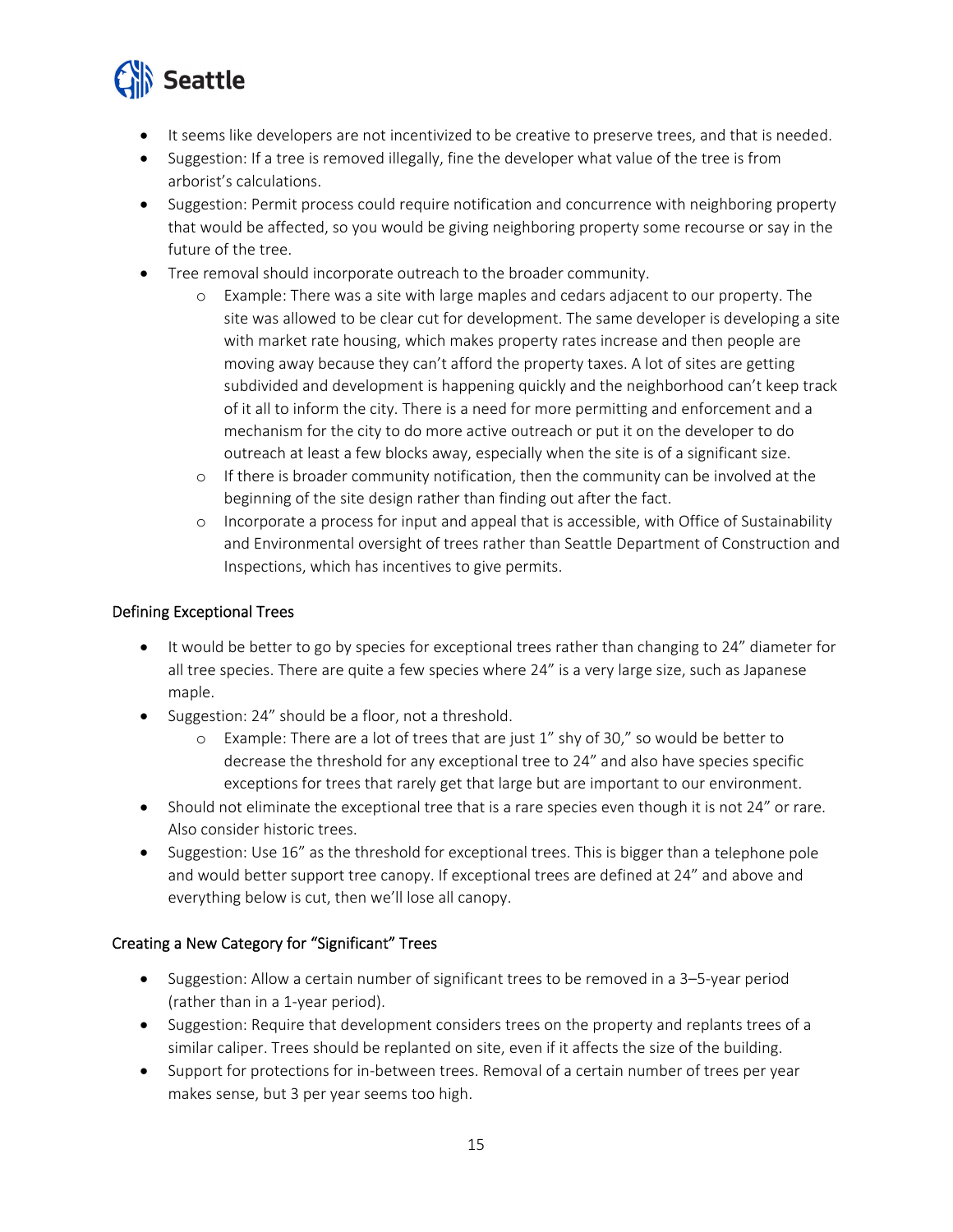

#### Certification for Tree Arborists

- The problem is that arborists are not operating with honesty.
	- o Example: Arborist submitted a report that a tree was dangerous and severely compromised and then was permitted to remove the tree. Didn't see any evidence that this was actually the case.
	- o Example: Arborist removed tree that they said was 29", but neighbor's measurement found 32". Developer had lied to get the permit to remove the tree.
- Developers and arborists who violate requirements should lose their license and the city should stop their development permits.
	- o Suggestion: Revoke the arborist's license if they take down trees without permit approval.
- Suggestions for certification or enforcement of arborists:
	- o Fine the arborist or property owner the value of the tree that was removed illegally.
	- o The city could publish a list of arborists and tree companies who have not operated by their permits as well as a list of arborists in good standing, but there should also be a way for arborists to get back into good graces if they do get on the violator's list. The list of arborists could be modeled after the Rainwise landscapers.
	- o Arborist registration should include the consulting arborist as well as the commercial arborist. Only allow one violation per year for exceptional trees; could allow 3 violations a year in general.

#### Creating Payment (or Action) in Lieu of Option

- Fee in lieu is dangerous because developers have money and it may result in the loss of more trees. First step needs to be to preserve the trees that are there.
- Tree species needs to be taken into account with fee in lieu.
- OK with fee in lieu to plant trees in other areas, especially low-income communities, but should also make sure the local neighborhood doesn't have too many impacts.
- Suggestion: Look at the fee in lieu payment for the Shoreline Management Plan. Use the lessons learned, successes, and failures to inform the fee in lieu consideration for tree removal.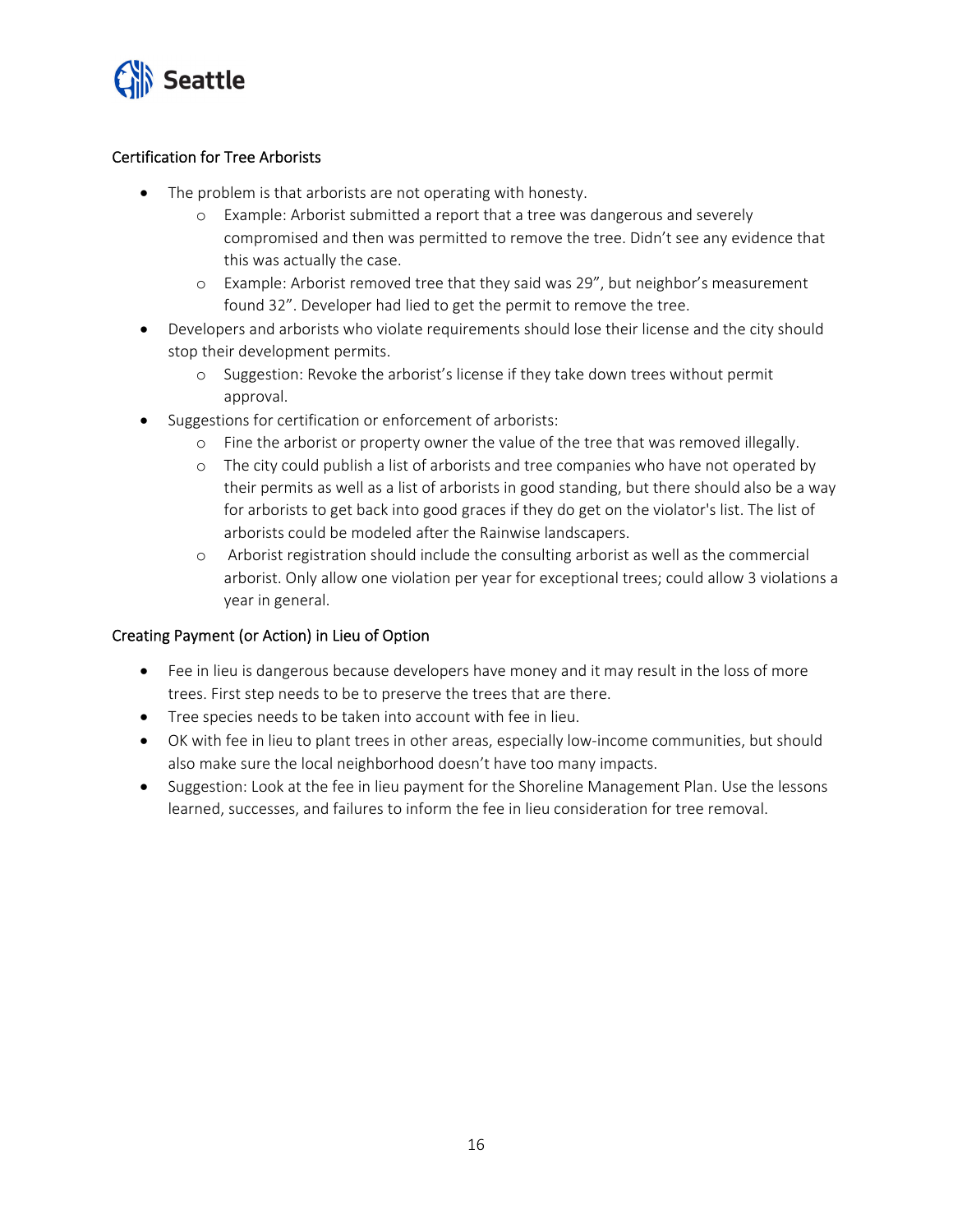

## Tree Protections Listening Session ‐ Developers / Builders

August 10, 2021 (Virtual Meeting)

Participants (8)

- Shelter Homes
- Legacy Group Capital (2)
- Master Builders Association of King and Snohomish Counties
- Helsell Fetterman
- $\bullet$  Gamut 360
- KOArchitecture
- Blueprint Capital

#### General Code + Permitting Process

- Questions:
	- o When was the city's last tree canopy study completed?
		- Answer: 2016. The city is waiting for 2021 data to do an update.
	- $\circ$  If the canopy cover increases, is it fair to assume developers have increased the canopy cover on private property because of planting requirements? We don't know if there is a problem of meeting our canopy goals. Data on whether we are meeting the tree canopy goal is needed before the city updates the code.
	- o Is the city tracking tree survival rates on private property?
	- o Who are the stakeholders driving the tree regulation update process?
- Expanding the tree code is going to "gum up the system" that much further. Any property owner is entitled to their development rights, so expanding the code is going to slow down getting more housing on the ground in the middle of a housing crisis.
- There is a perception that some people in the community are using trees to stop development.
- A tree lasts as long as the house/building. If a site is cleared, but new trees are planted, they will mature with the house.
	- o Suggestion: Evaluate trees based on the life‐expectancy of the new construction on a site.
- The current code is very difficult and nuanced, but it saves a lot of trees; it works. The story isn't being told about how many trees developers are saving or planting, just what trees they are removing.
- Once you become knowledgeable enough about the tree code, it is easy to understand what you can do with your development and retain the trees. However, it is nuanced and is hard for someone who is new to the code to understand.
- Homeowners should have to hire an arborist, just like developers do.
- Any code that is very specific that takes common sense out of the decision is problematic. The requirements should be relative to the site.
- If requirements are too stringent, developers will not take on the project, so then you won't get the housing you want.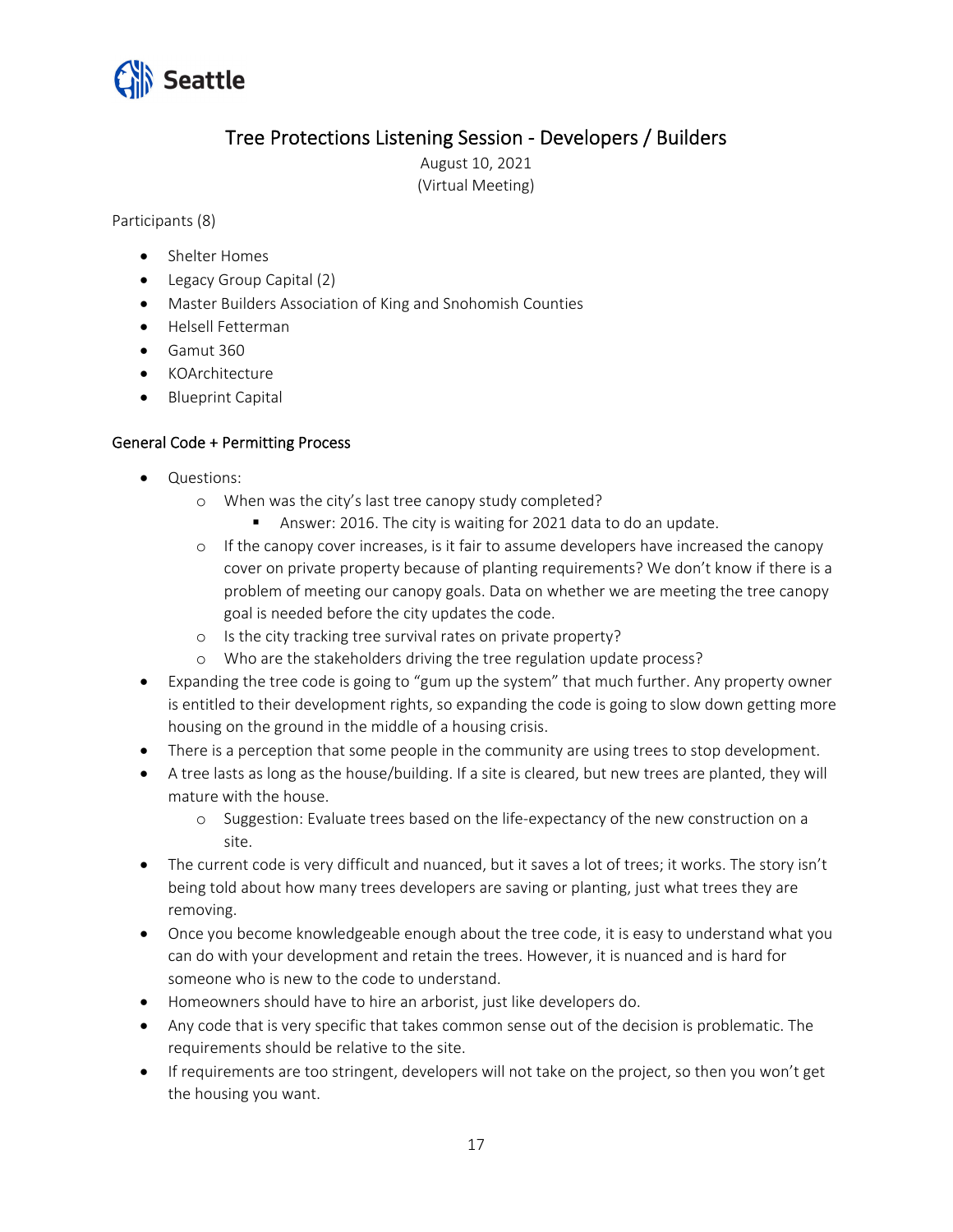

- How can we grow and urbanize as a city, and how can the city and developers work together? Infill development means that one less family will move to the suburbs and tear down acres of trees for a new suburban development.
- The difference between the tree code requirements for single-family residential and low-rise zones is predictability:
	- o In single‐family zones arborists on staff are great to work with and it feels like a partnership.
	- o In low‐rise zones, it doesn't feel like the same model.
		- The low-rise development code that puts the decision in the public domain is problematic. In design review process, the planners have an opinion and the neighbors have an opinion, and then all bets are off.
- If there is science behind the regulations, the public shouldn't have to weigh in on whether developers should get Type 1 deviations. It should be a Type 1 decision.
- Development is like electricity; it takes the path of least resistance (example of mandatory housing affordability). If you want more trees, make the path to keeping a tree as the path of least resistance.
- Property owners/developers should be able to remove trees that are in active decline.
	- o Suggestion: If the tree isn't dead, it is still allowed to be considered exceptional regardless of its health, and that doesn't make sense. It doesn't make sense to save a tree that might not survive another 5 years. The code should have language to acknowledge this.
- If someone has something on their property (like a tree) that is of that much value to the city, then the city should pay for it. Why does it come back to the property owner? Property owners shouldn't have development rights impacted by something that is of value to the city.
- Anything within the building footprint should be negotiated for removal, and anything along the perimeter should be identified for retention.
- With any change to the code, we believe that it is unfair to change the rules in the middle of the game, especially in Seattle when it takes 12 –18 months to permit a project. The Master Builders' Association requests that builders get an 18‐month notice before new requirements are implemented. If there is going to be a big change, the city should allow what is currently in the pipeline to get completed before changes go into effect.

#### Defining Exceptional Trees

- Questions:
	- o Has the city looked at trees that will be captured by changing the definition of exceptional trees to trees over 24" in diameter and how many lots will be impacted by changing the code?
		- Answer: The city is looking to do some initial concepts this fall. SDCI will do a SEPA analysis by the end of the year. This will look at the impacts to housing as well as other impacts.
- It is impractical to expand the definition of exceptional trees. There are some trees that don't have any business being in Seattle. Expanding the definition to all trees over 24" diameter doesn't take into account the location of the tree, the health of the tree, or if the tree is native to Seattle.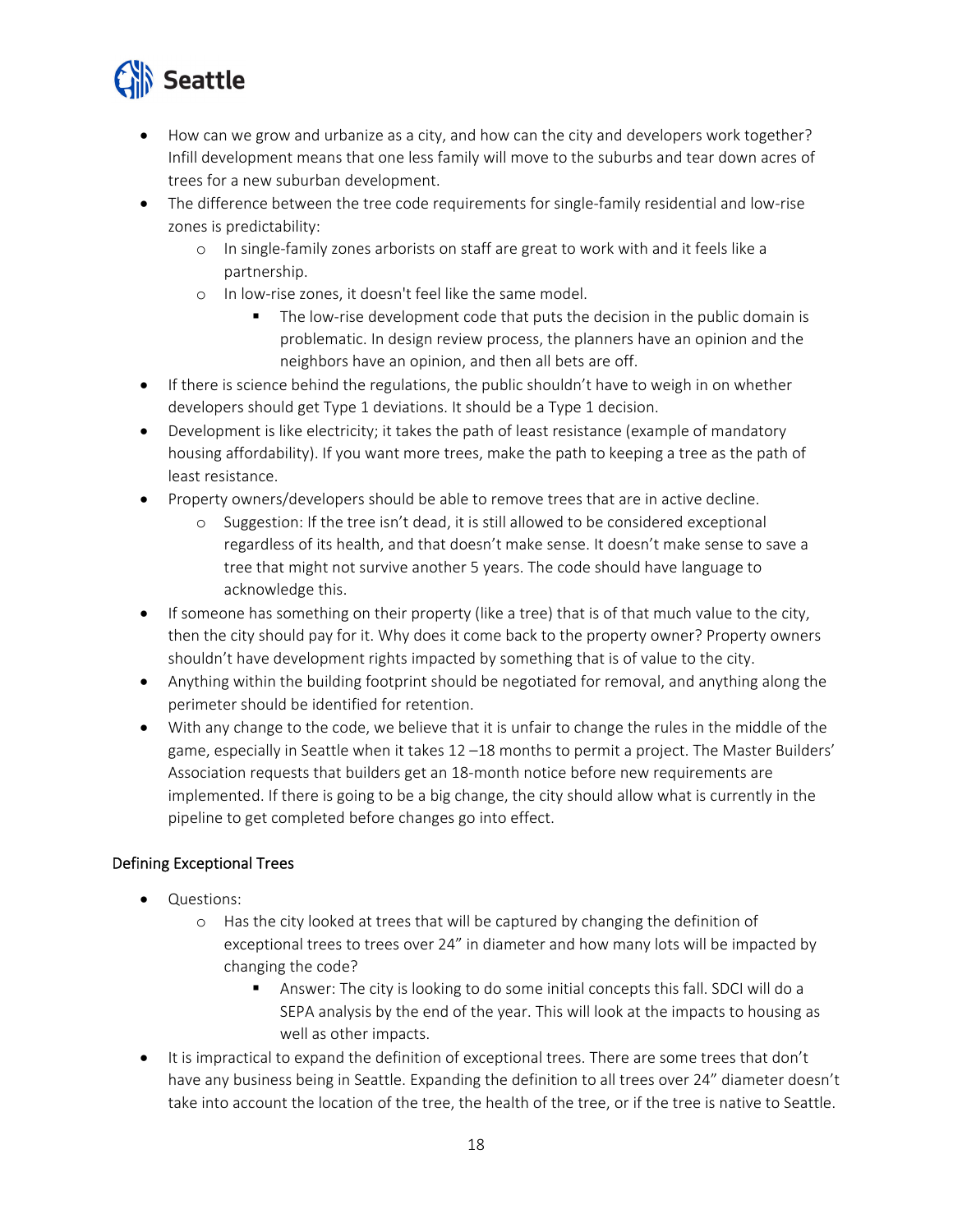

- Any expansion of the definition of exceptional trees is going to be detrimental [to development].
- If you are in support of affordable housing, looking at the numbers, expanding the definition of exceptional trees is a terrible idea.
- Reducing the definition of exceptional trees from 36" to 24" would take away the meaning of what an exceptional tree is. Don't really understand the thought process behind that.

#### Certification for Tree Arborists

- Question:
	- o Certified by whom? Wouldn't a certification requirement be the same as architects, engineers?
- Any time you increase requirements, you increase costs. Increasing requirements would also limit the number of arborists who can work in the city, which would increase the cost to developers.
- Certification for arborists shouldn't be a requirement for private property.
- Having a certified arborist makes sense, but should not be required for people cutting down the tree/doing the work.

#### Creating Payment (or Action) in Lieu of Option

- Who is going to make the decision on the value of the tree? Shouldn't be based on straight size alone.
- For the replacement of over 24"trees, you are allowed to plant in the planter strip. If this is allowed, why not promote it?
- Suggestion: Do not just offer a fee in lieu option, also allow for planting off-site trees. From the perspective of single‐family sites, would be willing to plan trees in street right of way.
- Suggested incentives for saving larger trees:
	- o Allow increased lot coverage or increased height (e.g. for detached accessory dwelling units).
	- o Offer a credit on mandatory housing affordability fees if a tree is saved.
	- o For single‐family, the remedy should be practical. Don't want an extra story incentive for single family.
	- o Offer expedited permitting for saving a tree. Allow the Priority Green permitting process if you are saving an exceptional tree and design standards are being met.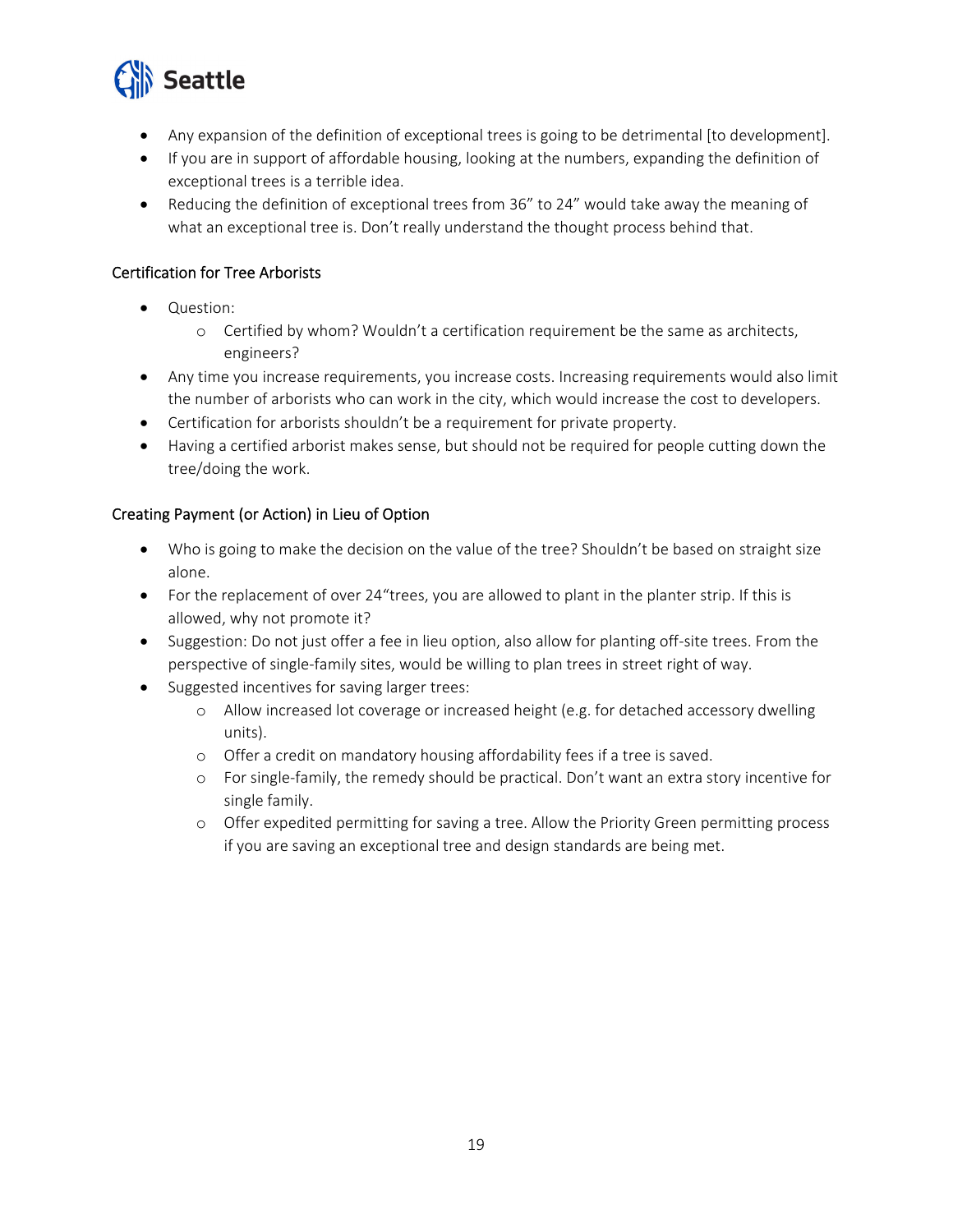

## Tree Protections Listening Session ‐ Environmental Organizations

July 20, 2021 (Virtual Meeting)

Participants (5):

- Seattle Audobon
- Center for Urban Horticulture
- Plant Amnesty (2 people)
- TreePAC

#### General Code + Permitting Process

- Design the code to be intentional so that it does not create loopholes and also does not fine people that don't have the education up front.
	- o Suggestion: allow multiple infractions before there is a fine imposed, but the fine should be meaningful.
	- o Suggestion: be cautious of people taking advantage of the allowance of multiple infractions before a fine.
- Improve the requirement for proof of hazardous trees before allowing removal. There's an impression that hazardous tree removal has increased because people are claiming a tree is hazardous when it is not.
- A Heritage Tree should not be allowed to be cut down under any circumstances (implied that this is true especially in cases of development).
- Suggestion: have one person at the City responsible for trees and a central place that someone can go for all kinds of tree issues.
- Invasive vegetation is also a big issue, and impacts tree and ecosystem health. SDCI should incorporate a requirement to remove invasive vegetation from properties when people are developing in areas where this is a problem.
- Recommendation to coordinate with the Urban Forestry Commission on the draft code language before the SEPA process.

#### Defining Exceptional Trees

- Change the definition of exceptional trees to be any tree 24" and above at chest height would mean that certain species would lose protections, specifically tree species that never get to 24". These could be mature trees but not be protected under this new definition.
	- o Example: Pacific Yew is a tree species that will never reach this size.
- If the goal is to simplify the process to identify exceptional trees, develop tools for tree identification and tree assessment tools to help figure out the value of trees.
	- o Example: Tree assessment tool used during construction of the Arboretum Loop Trail helped construction crews understand the risk of interfering with the tree protection zone.
- Interest in understanding how other Cities define exceptional trees, including Portland, Redmond, and Kirkland.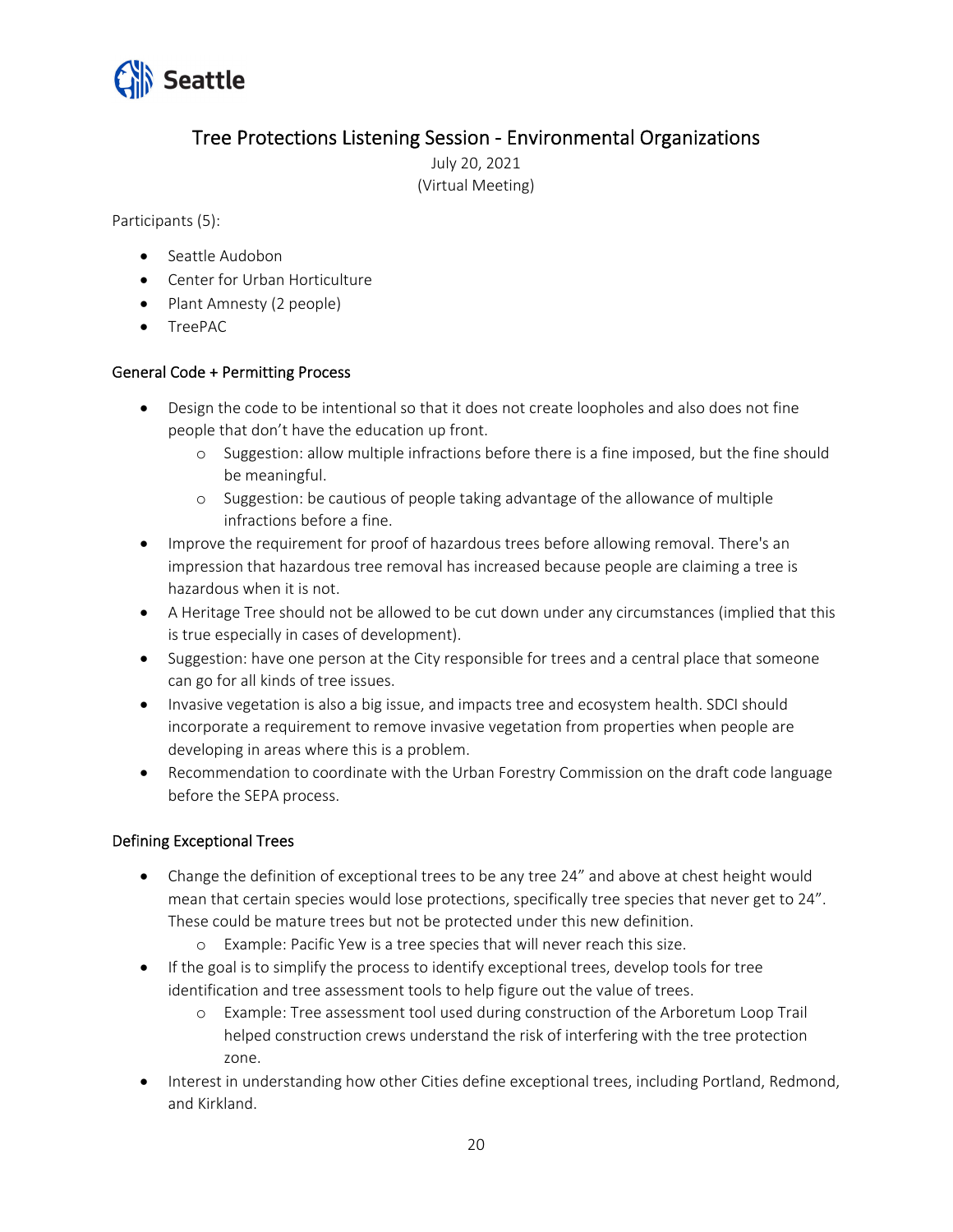

- o Seattle should strive to be leader in this area.
- Developers should find ways to build around trees with the right incentives for example by being able to build taller.
- Create a follow-up evaluation / inspection element incorporated into the permit process.

#### Creating a New Category for "Significant" Trees

- Support to protect significant trees, for example, sometimes it can be better to save three 8" trees over one 24" tree.
- Support for having a graduated scale, including protections for significant trees so that people can't remove a tree right before it reaches exceptional status.
- This new category is generally a good idea as long as it is clearly defined and the process for getting the permit is not onerous.
	- o Example of Redmond experience: sent photos of the trees and proof of infestation, demonstrated that she would replace the trees.
	- o Whole process took a couple of weeks, no payment was required. Adding a payment could make it more onerous, but could add a token payment to help finance the department.

#### Certification for Tree Arborists

- Tree arborists should be licensed and have certain qualifications and should be liable to the city.
	- o There is currently an ISA certification that requires arborists to take a pledge.
	- o There is a tree risk assessment qualification that has not be as accessible during the COVID pandemic, but should be more available as things open up.
- Suggestion: impose a surprise inspection to verify that a tree is a high risk when an arborist has said that it is, and impose a penalty if that is found to not be the case.
- Need to make sure that the arborists doing the work are certified, or someone on-site is certified, rather than just having someone at the company certified.
- Consider that you have a lot of smaller landscaping companies where English is a second language.
	- o Suggestion: Could there be scholarships for certification and could programs be adapted / offered in other languages? Someone at SDCI who is operating the system and working with smaller organizations, BIPOC organizations, to get the training and not feel overlooked
	- o Suggestion: training and scholarship could come out of payment in lieu of fund.
- The City should maintain a roster of certified arborists and there should be enough capacity on the roster that people can find someone to do the work within about a month.
- The City should provide resources if they are going to require certification.
- If the City isn't requiring an additional certification on top of the ISA certification, the ISA website lists ISA certified arborists and the City could just provide a link to that list. (This was not referenced as a suggestion to not require additional certification, but was shared as a reference).
- Gather feedback from arborists to understand how to best regulate their peers.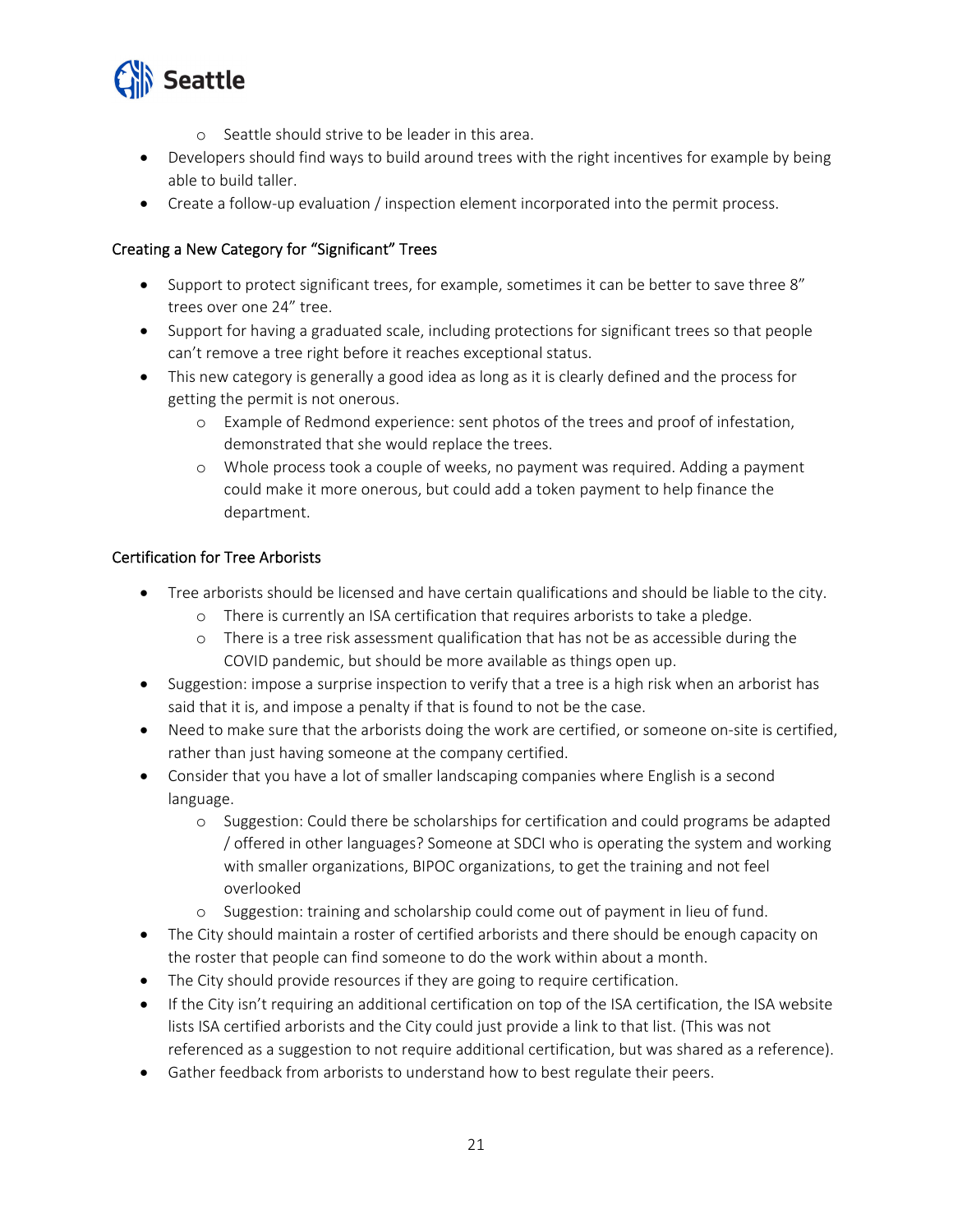

#### Creating Payment (or Action) in Lieu of Option

- Support for including either a replanting requirement or having a fee used to fund replanting somewhere else.
- Support for payment in lieu of, with the qualification that the payment needs to be high enough to discourage people from just paying the fee to be able to cut a tree down.
- This should be a last-resort option, not an option that is offered as a choice up front. The funds should be reinvested in lower income neighborhoods and not necessarily the neighborhood where the tree was removed.
- Before allowing a payment in-lieu of, the focus should be on replacing trees on site that would get back to size in a set number of years. Should also maintain requirements for replanting on private property and not just planting in parks an in right‐of‐way.

#### Relevant resources shared by this group

- Introductory article to tree appraisal: https://tcimag.tcia.org/business/an-introduction-to-treeappraisal/
- The Urban Forestry Commission put out a one pager on what they would like to see in a tree protection ordinance. It's an excellent summary of important policy details: http://www.seattle.gov/Documents/Departments/UrbanForestryCommission/Resources/ADOPTE DTPOUpdateOnePager100919.pdf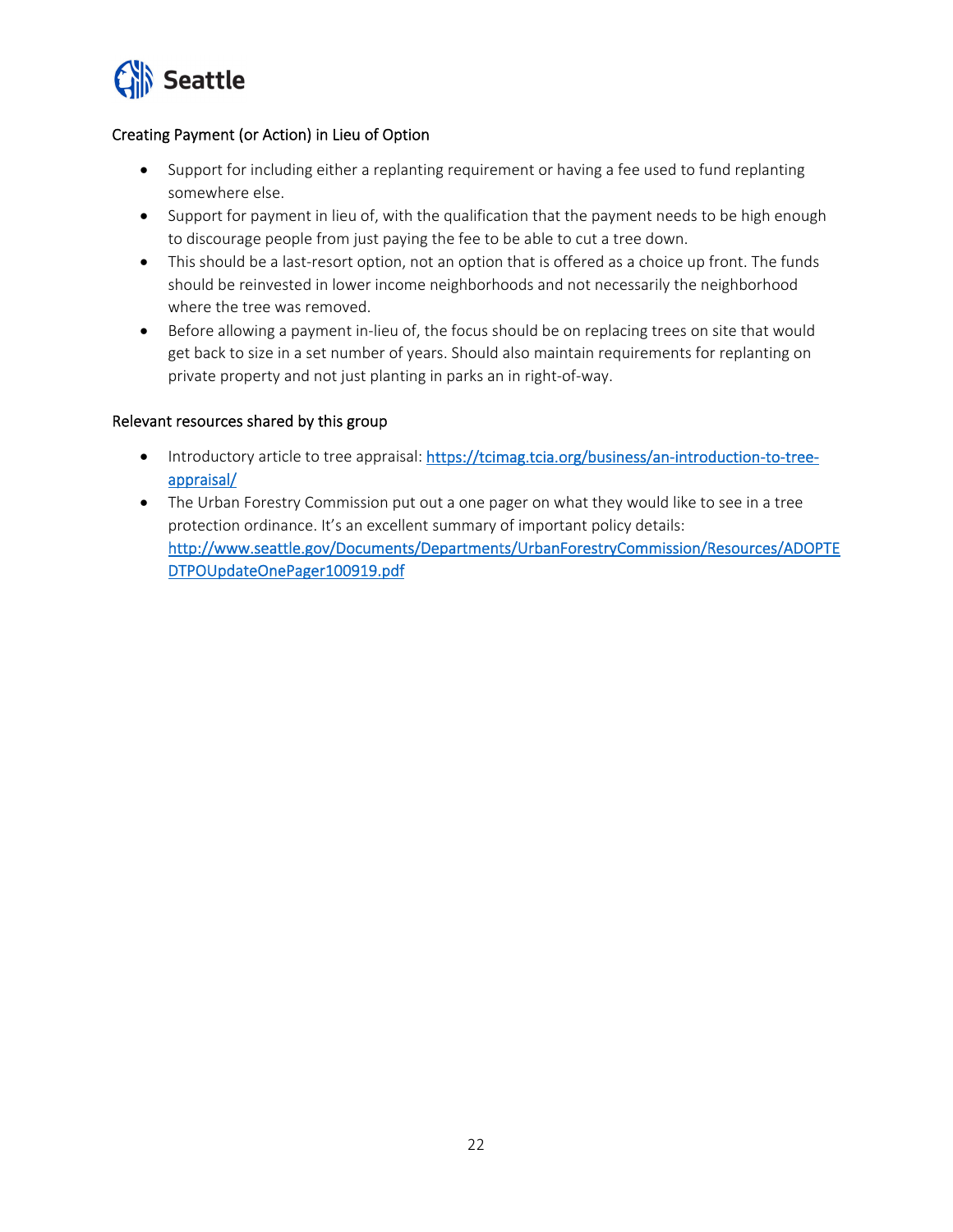

## Tree Protections Listening Session ‐ Homeowners

July 20, 2021 (Virtual Meeting)

Participants\* (2)

- North Capitol Hill homeowner
- Phinney Ridge homeowner

#### General Code + Permitting Process

- Most important thing is to have a path that all players can plan for and is easy to anticipate the outcome of. Clear expectations are important.
- Currently arborists know they can cut down three trees a year, so they cut down three automatically and then cut three more the next year.
- Suggestion: Establish a permit for documentation purposes and to encourage code compliance. Experience of seeing tree loss happen on the weekends when SDCI staff are not working.
- Increase tree protections but don't make it too difficult for all stakeholders. Clarify the process and incentivize people to keep trees.
	- o Key issue is that it takes eight weeks to get a permit, which means it takes two months to cut down a tree; that would be really frustrating from homeowner perspective.
- Most people in neighborhood know that they need a permit to cut a tree, but process is expensive and time consuming so they are just going for it and if they get caught.
	- o Example: Experience as a homeowner where there was a huge evergreen tree that was split at the top. She needed an arborist to do a report and certify her opinion before she could cut it down. She gets permits all the time, so it wasn't hard for her, but for some people getting a permit is an overwhelming process.
	- o If just over the counter permit, that would be easier.
- Suggestion: Model the permitting process like the pre-application site visit and the cost to city could be covered by the application cost?
- Suggestion: Model after the PAR process. Sort through different types of permits and whether they are discretionary or non‐discretionary. Flag things with exceptional trees and send them to an arborist to take a look at. This could be a way of funneling projects to the right workgroups at beginning of the process.

#### Defining Exceptional Trees

- Hard to write recommendations and regulations if we don't know what we're trying to protect. For example, how many exceptional trees are in the city? How many would there be with the new threshold?
	- o Question: Some trees are never exceptional. Would this continue to be true?
- The city is so punitive on exceptional trees that it encourages land owners to cut trees before they get a survey.
- Suggestions for incentives for developers to keep trees on site: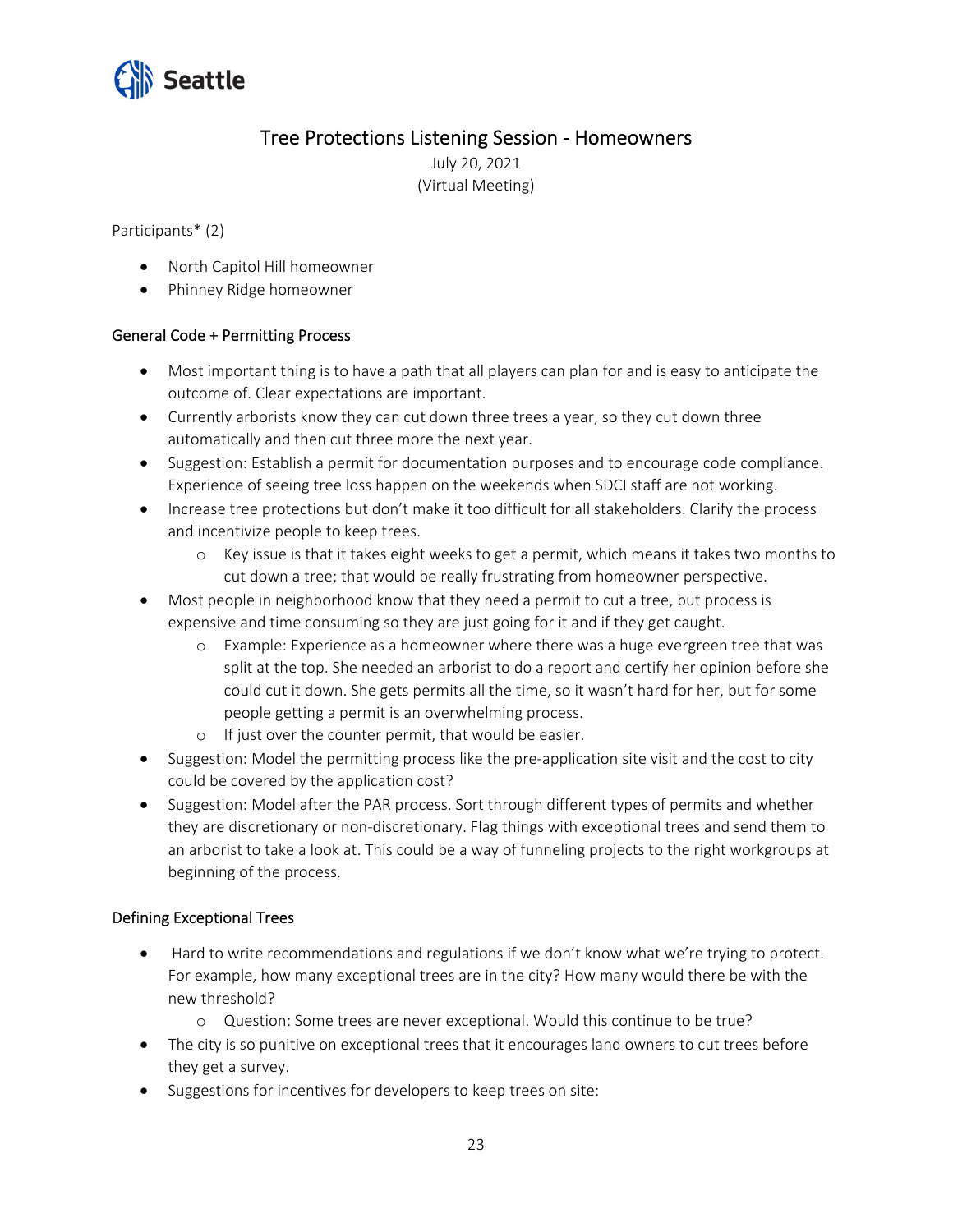

- o Relaxation on design guidelines, such as amenity space, setbacks, trash locations, parking requirements, or bike parking. These are things that are heavily regulated for the site plan, but requiring all of these things can drive the need to take down the tree.
- o Transfer of development rights save a tree and have a better project elsewhere.
- Suggestions for incentives for single-family sites/homeowners:
	- o Single‐family residential sites don't seem to be the issue.
	- o Setback flexibility for preserving trees could help on single‐family sites.
- The easier you make it to identify/define exceptional trees, the better participation you will have.
	- o Suggestion: Create a GIS map where the address pops up and offers a menu with photos and you can select the tree type that you think your tree is.
- Be careful about how much permits cost and time it takes to process.
- Consider whether coordination is needed to protect grove trees.
	- o Example where three different projects on three adjacent properties all took out trees, but it wasn't regulated since they were on different sites.

#### Creating a New Category for "Significant" Trees

- Adding a new category may create more complexity.
- Adding another layer for permitting through SDCI sounds very frightening. It is already difficult to get things started, so adding another layer to tree designation sounds difficult.

#### Certification for Tree Arborists

- From architecture perspective, they are having a hard time finding arborists for projects. If all homeowners need certified arborists, then that would increase difficulty.
- It is a good idea to require developers to have a certified arborist. Certified arborists would help educate homeowners and would help with illegal tree topping.
- All arborists should be certified. Other professions have to register, why shouldn't they have to register.

#### Creating Payment (or Action) in Lieu of Option

- The current system sets neighbors up for disappointment, costs developers money, and the city doesn't get anything [e.g. a payment in lieu of].
- An arborist report from a recent project said that the site would be undevelopable if preserving all exceptional trees. Favorable for a fee in lieu of for these cases.
- Suggestion: Strike a balance so that fee in lieu is not the first option.
	- o For example, \$1000 is not high enough. Worked with a developer who asked: why did we try to save the tree in the first place, and not just cut it down, if it was just \$1000 to remove.
	- o Time would be a huge penalty for a developer that would be a bigger deal than cost.
- Suggestion: Lower income areas of the city don't have as much tree canopy, so use fee in lieu to fund tree planting in lower income communities.
- Suggestion: Could city buy lots to create new parks?
- Suggestion: Invest in right-of-way trees and replace the canopy near projects.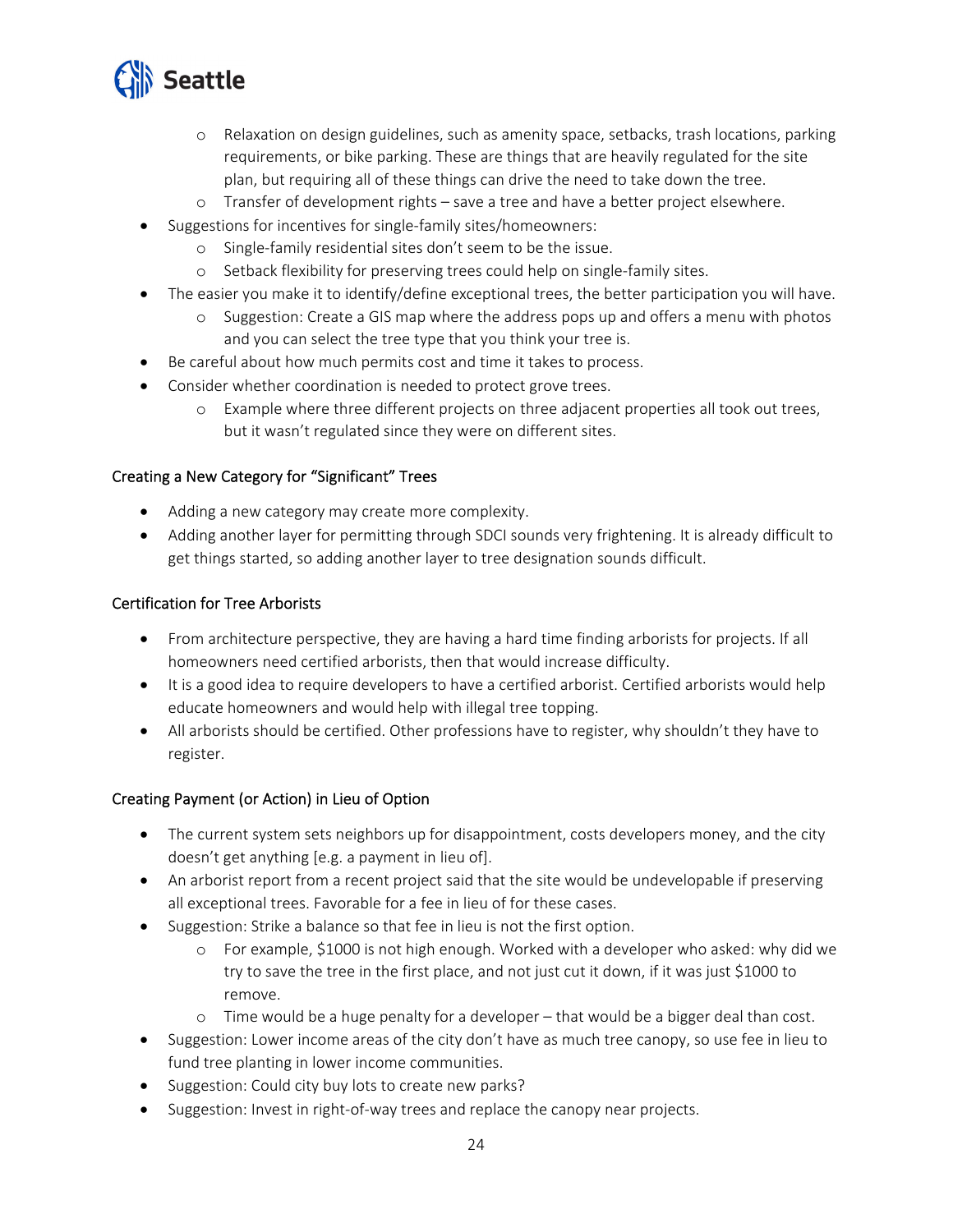

 Right now, replacement trees are often maple trees that provide the same canopy but not the same presence. Replacing on site isn't returning the tree canopy to the city; just fluffing it up. If we are going to try to spread the greenery around the city, the city will know better where it needs to go. Plant trees in right‐of‐way in areas that need it.

\*Both participants were homeowners and worked as architects; they had familiarity with the tree code and experience working with arborists.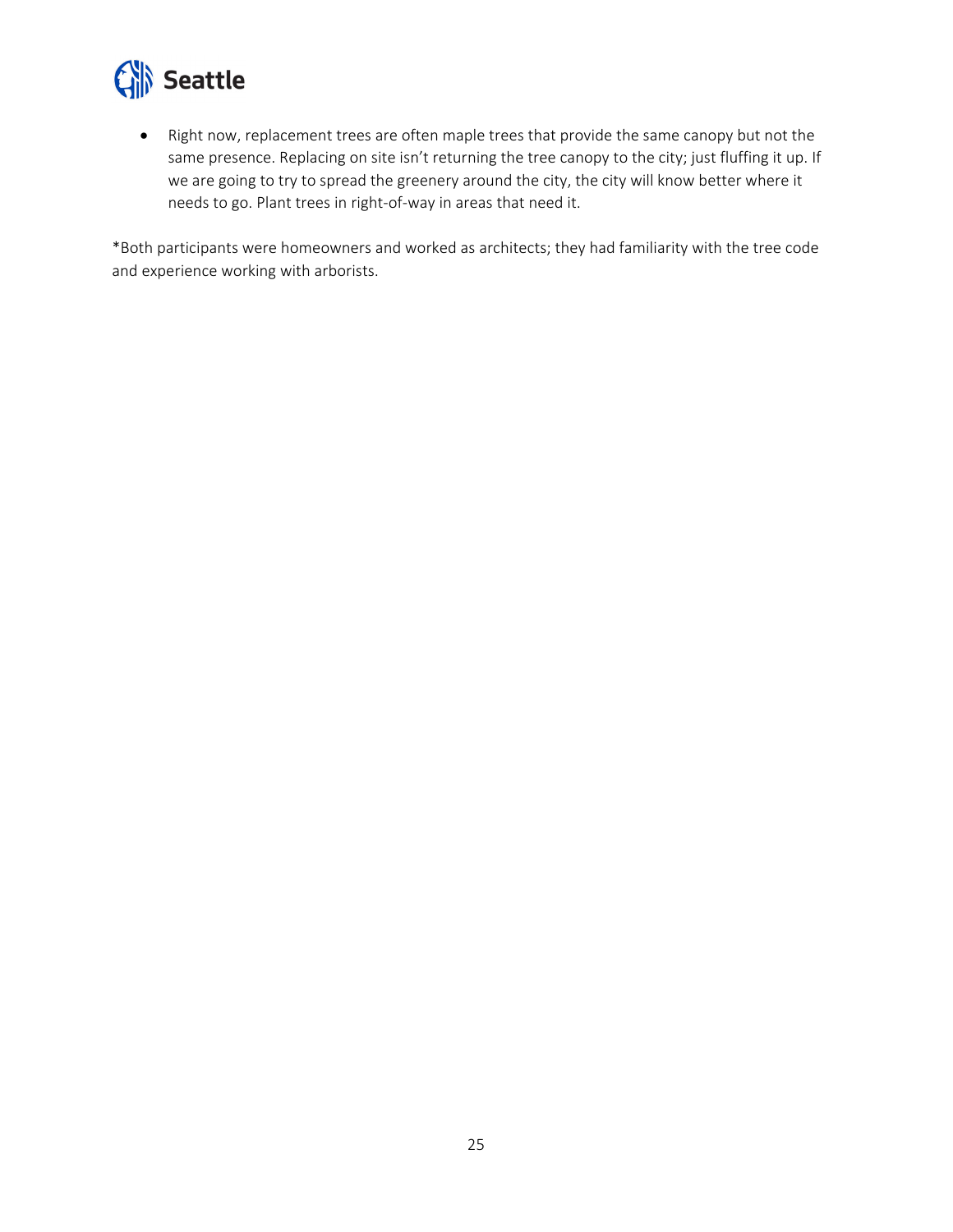

### **Appendix B: Community Liaison Reports**

#### **Contents**

- Chinese Community Report
- East African (Oromo, Amharic, Tigrinya) Report
- East African (Somali) Report
- Seniors, Disabled and Low-Income Report
- Spanish Community Report
- Unhoused Report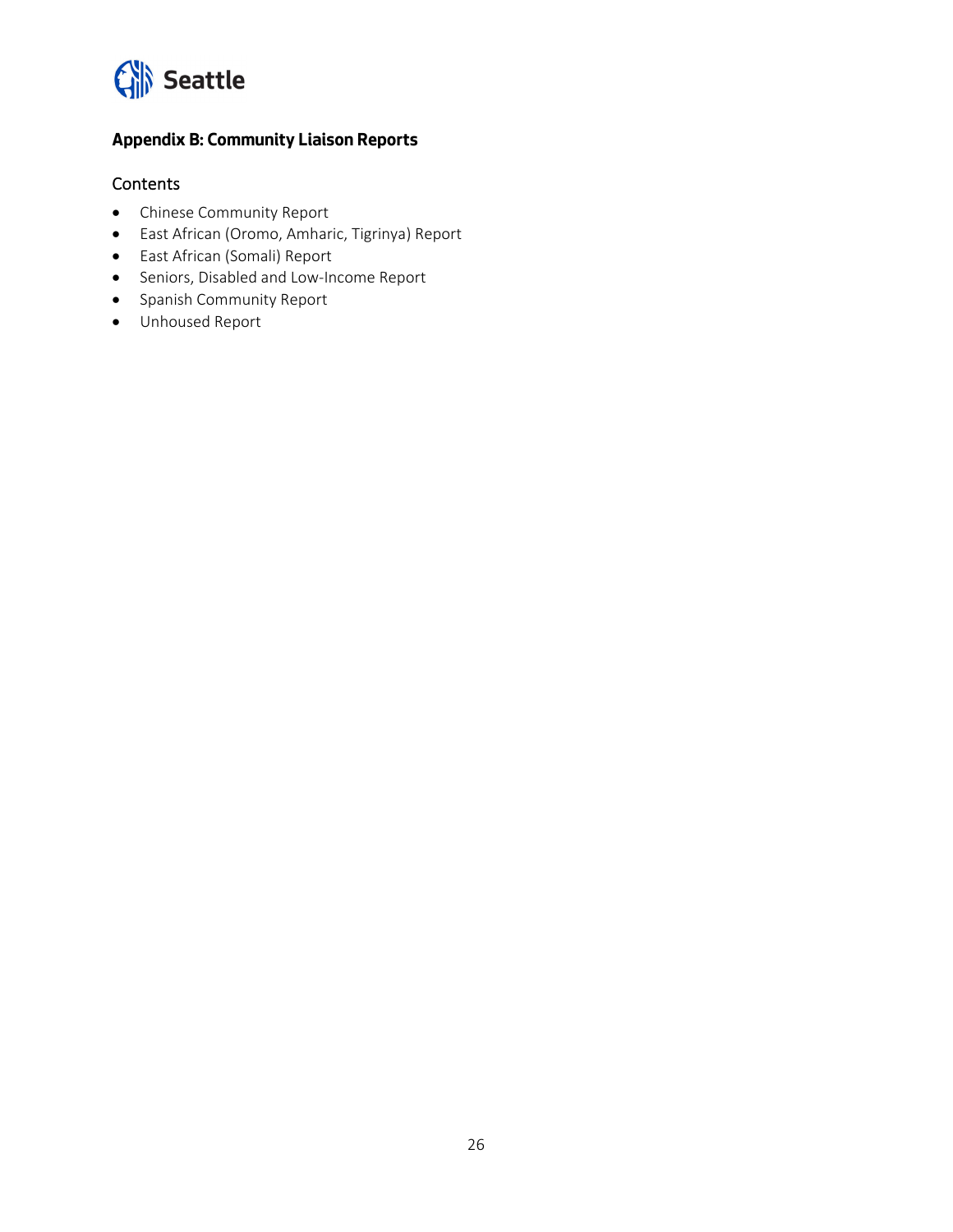

## **Feedback for SDCI Tree Protection Program Chinese Community Liaison Linda Li September 2021**

This week I communicated with some community members, mainly house owners, and also consulted several real estate agents for their opinions about the tree protection changes to explore. To my surprise, the limits of both time and sample size still yield a great variety of feedbacks, as following:

#### 1. Expanding the Types of Trees Considered "Exceptional"

- It's better to know the real situation of the big tree before defining it as exceptional. If it is too big for the house and its foundation, I feel it better to be removed. Of course for some precious types of trees, we'd better have experts estimate and give a suggestion about removability.
- Do we have any data about the amount of 30" trees and 24" trees? What's the difference? Is that a change from 1000 trees to 10,000 trees? I would like to know more data‐based info before making any judgment or suggestion.
- I do not see many exceptionally big trees in my neighborhood, so I don't see the difference.

#### 2. Create Permitting Requirement for "Significant" Trees

- There are so many trees whose diameters are more than 6 inches. It could be a big burden for owners or developers if they have to apply for a permit to remove such a tree.
- There is a hidden risk that houseowners may remove many trees before they grow as big as 6" diameters.
- I worry that permit required for the big amount of relatively small trees of 6" and above will generate chaos. And bureaucracy will consume a large percentage of the money received from permits.
- \$75 is reasonable. But I would like to know upon what factors this amount is decided? And how will the money be used?
- Too many permits required to develop a property will finally make the skyrocketing housing price even higher.
- 3. In-lieu Payment as Alternative to Replacement
- I totally agree with the idea of payment as alternative to replacement. Very easy and neat. The City can use the money to plant trees elsewhere, which will guarantee the maintenance of tree forest city.
- Sounds like a workable plan. But better not go through the City to avoid bureaucracy.
- Very good system, which raised the threshold for developers to remove trees. There should be an appraisal system to decide the payment of removing a specific tree. Criteria should include the age, type, plantability of that tree.
- Given the fact that more and more people are moving into Seattle, where can the City plant replacement trees?
- 4. Credentials for Arborists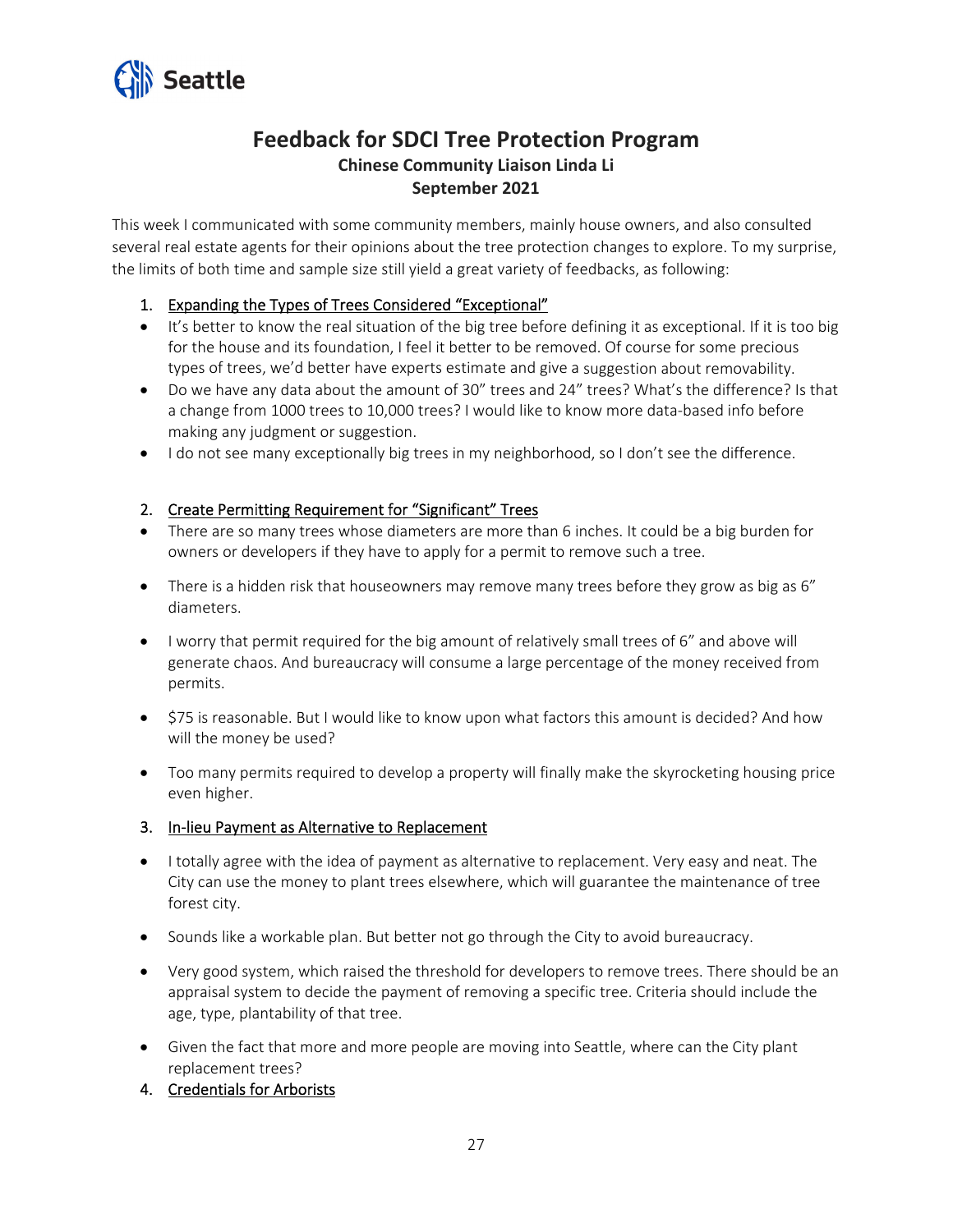

- Not necessary. Many tree‐related works do not need very professional skills. For some work, arborists just mean higher charge.
- Do not add too many procedures for basic or simple work, which is neither environmental nor economical.
- Certified workers are usually very expensive. And I don't feel I need hire them just to maintain trees.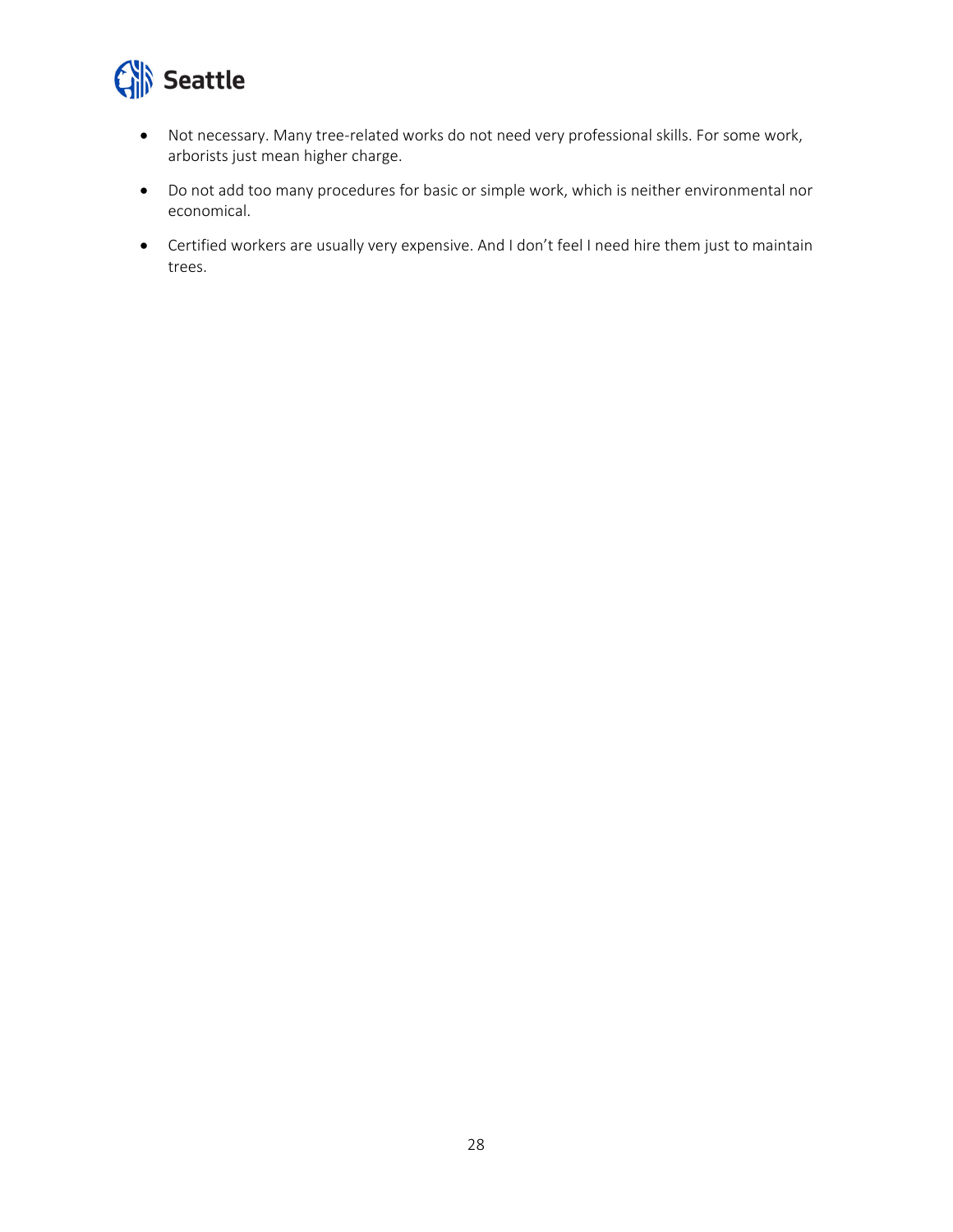

## **SDCI Outreach Summary By Abdu Gobeni**

I did an outreach to East African Businesses in Rainier Beach Area and to Oromo Community Members at Oromo Cultural Center. My outreach was about the meaning of Urban Tree, its benefits and Tree protections‐changes to explore. We also discussed on the potential changes to strengthen tree protection on private property. After a through discussion, all participants agreed on the city initiative to address equity issues and suggested that the fund from voluntary payment need to target and address the canopy disparities in low‐canopy neighborhoods mainly BIPOC communities. We also discussed on the credentials for arborists and the participants supported the idea to have certified arborists on staff to ensure the quality of the work. The participants also agreed on expanding the types of trees considered exceptional, creating permitting requirements for significant trees and in‐lieu payment as alternative to replacement.

Furthermore, we discussed with the community members about the benefits of Urban Trees and the efforts that the City of Seattle is making to include the voices of BIPOC communities in tree Protection. I discussed with them on the Health benefits and others, including environmental, social and economic benefits. We raised the issue of tree protections‐changes to explore and the community members supported the city initiatives to address the equity implications.

Finally, they appreciated the SDCI and DON for reaching out to the BIPOC community to incorporate their ideas and thoughts on the upcoming tree protection changes. They also acknowledged the document translation in their native language and the language support provided by CL that helped them understand the definition of Urban Tree, its benefits and the tree protection changes to explore.

Thanks

Abdu Gobeni (CL)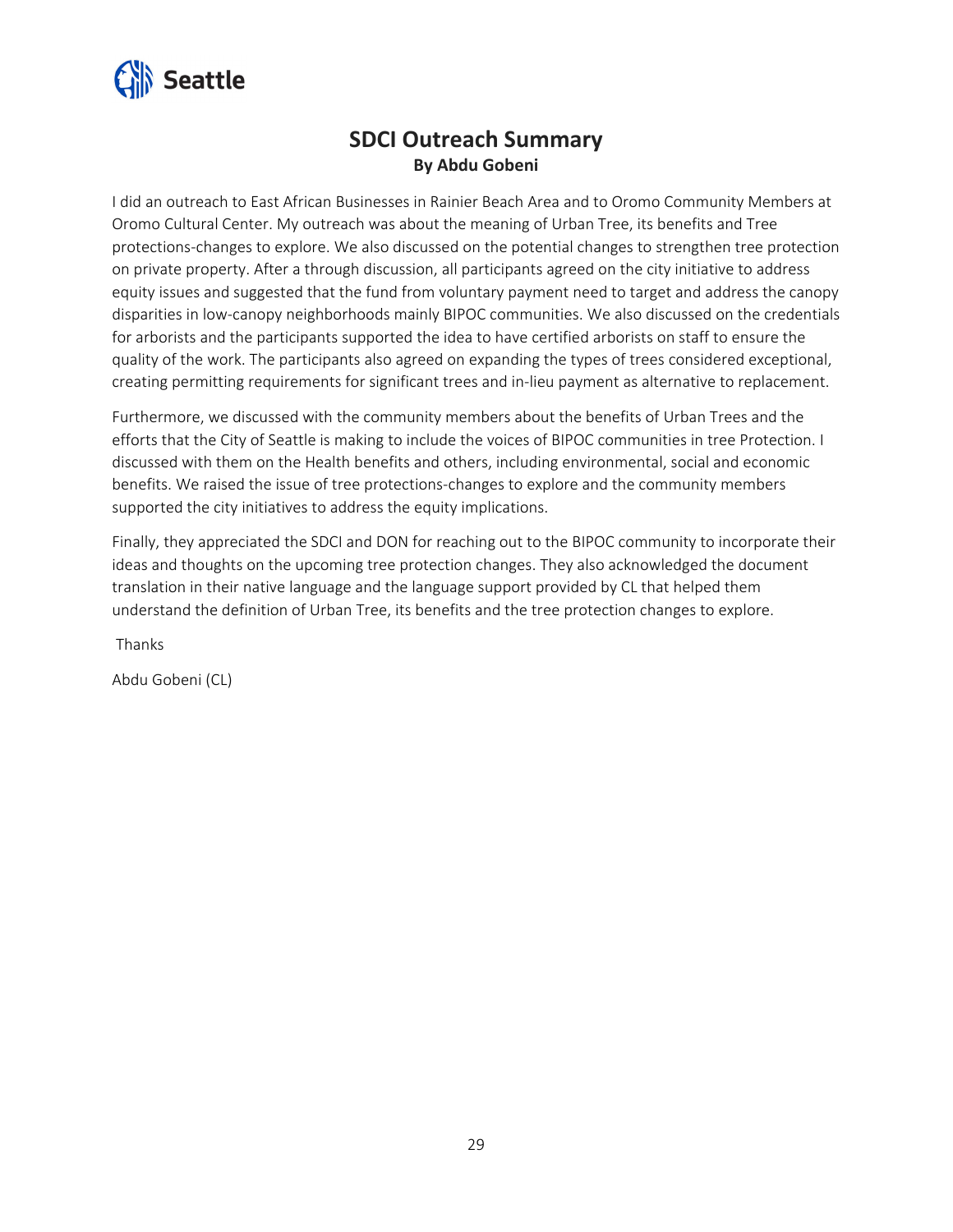

## **Trees Protection Abdirahman Hashi**

I would like to share with you a summary on Trees Protection. It was a wonderful opportunity for me to join a conversation about the Trees for Seattle program and I always value trees because of my memory in Somalia. I come from the semi desert region of Somalia and there is a shortage of trees and rainforest. Also, I spent a great deal of my life in Southern Somalia, the home of two rivers. The southern part of Somalia is the food harvest and grain basket of Somalia. My extended family members used to own fruit farms and they used to bring bananas and fruit during harvesting.

Obviously, trees support our clean air, rainforest, and sense of security. Trees support us to have clean and fresh air by absorbing carbon dioxide from the air and help us slow the gas in our atmosphere and our rapidly warming planet. Trees are natural beauty, and they decrease anxiety and boost our mental wellbeing. For example, there is a giant tree in the backyard of our neighbor, and I see its significance of this tree. I feel tranquility and peace because it's magnitude!

My people welcome the policies set forth by the city of Seattle to conserve and protect our forests so generations to come to have the same quality of life that we enjoy today. Truly, you can feel the benefits from trees for a short walk, biking or hike that you do in our Seattle neighborhood. Seattle is the center of Puget Sound and progressive city of Ever‐green state. It is also worth mentioning that trees are important species of our universe, and they protect us from harm, so we must look out for them.

Finally, the residents of Seattle shared with me their sense of pride to live in a city that protects trees and champions environmental causes. Community members appreciate the city's approach of Tree Protection but there is an equity issue. They also recommend aggressive engagement to BIPOC because they live, we're drawn to green spaces, and for good reason. Best regards, Abdi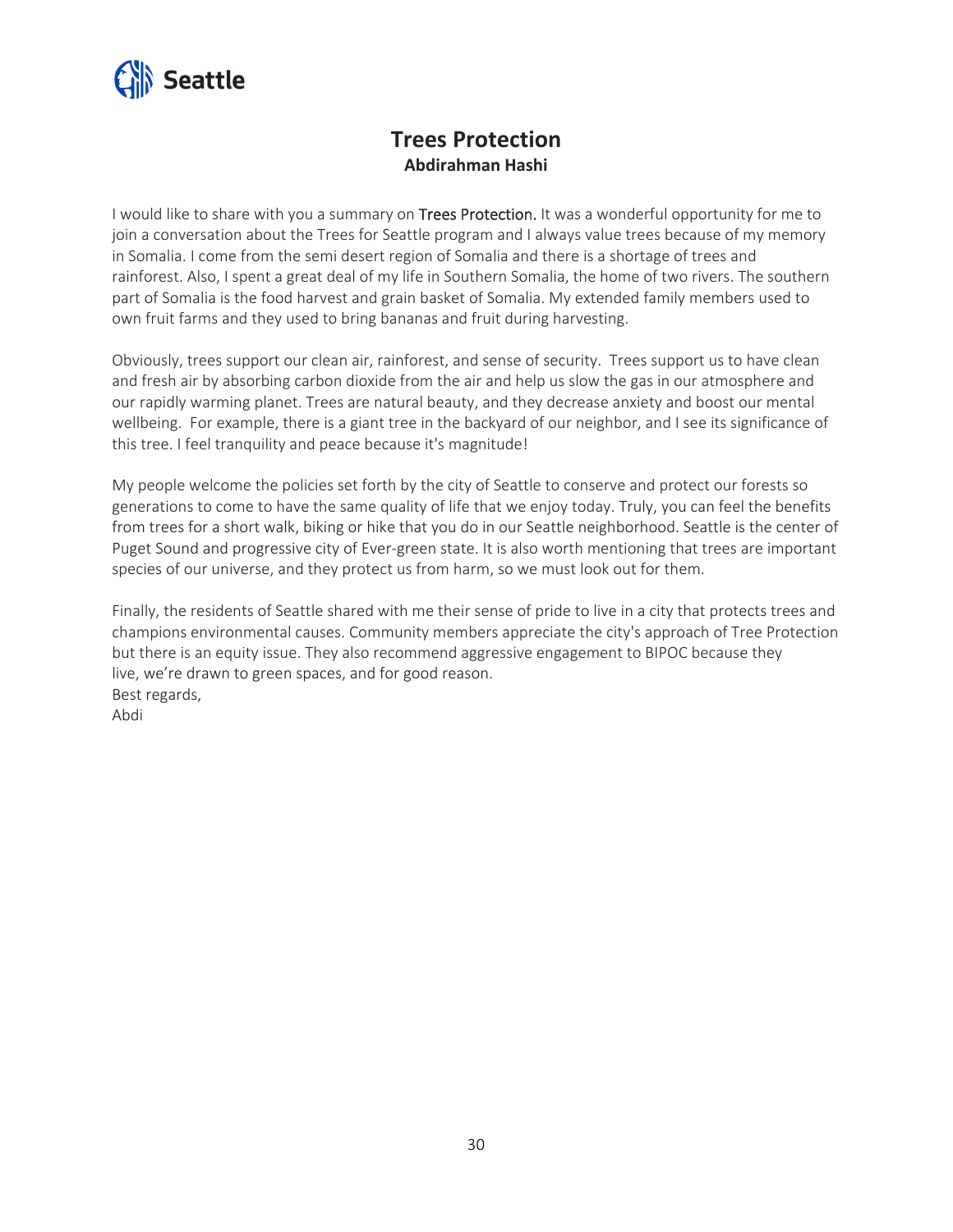

## **SDCI TREES PROTECTION COMMUNITY LIAISON OUTREACH**

#### **SUMMARY BY MARY L. MONROE**

#### **October 2021**

Within my discussions amongst my community we have the overwhelming desire to protect our trees from being removed at a steady rate as they are currently. The increasing of any & all protections so that our tree canopy can stop being reduced is beneficial for all of us to keep our air healthy & breathable. Reducing the threshold for "Exceptional" trees down to 24" would give more ways to save our trees from being just removed as an individual might currently be able to do. However, reducing the threshold diameter even further would allow people to feel that the care for our trees is as important to the City as it is to us as a community.

Whether or not a tree is considered an "Exceptional" tree or not should not be a way to decide how important a tree might be. If we look at all of our trees as exceptional & important it might make the people who choose to remove them so easily think twice about removing that tree if it would cost them plenty in permits &/or fines. The current way of having to pay or replace the tree doesn't really protect anything if we don't keep on top of who is doing what.

Regarding something like the apple tree, having to go through a permit process would give people pause as to whether or not removing that tree is really worth what they need to do. If a tree is dead or dangerous that is a whole different type of problem that should require special processes & a more open type of removal process. Just because a tree is annoying for a person should not be allowed as a reason to remove it. However, with even that being said, the process should not be something that is unsurmountable either!!! It should be looked at on a case by case method even if the landowner has to pay that extra cost to get that answer. I personally have witnessed the removal of trees without any due process for the trees at all & the City never knew anything about it!!!

Possibly, some kind of easy reporting system besides "Find it Fix it"?!?!?!

Regarding the "Significant" trees, the above should be the same!!! The protection of all of our trees should be top priority so that our lives & health have the chance of surviving the present & future. The fact that we had such a significant, noticeable difference around the world at the beginning of the pandemic where when we stopped polluting by staying home the air & visibility of distant landscapes gave us sites that we had not seen in decades. Our trees did what they do without the extra stress of humans adding to the overall problem.

As for the equity part, again, if this was done on a case by case basis the final decision would be based on the inspection & the situation.

The voluntary payment is something that the honest people might do but with the people that are not will take advantage of this type of system. Making that voluntary payment very high would be the only way that that could work with any real results. Using those funds to add to the tree canopy in the lesser covered areas would be beneficial for all that live around that area.

Having people that are trained in all levels of skills in dealing with trees is important for the safety of all who are involved. Having an arborist on staff is a good idea for giving the educated answers needed for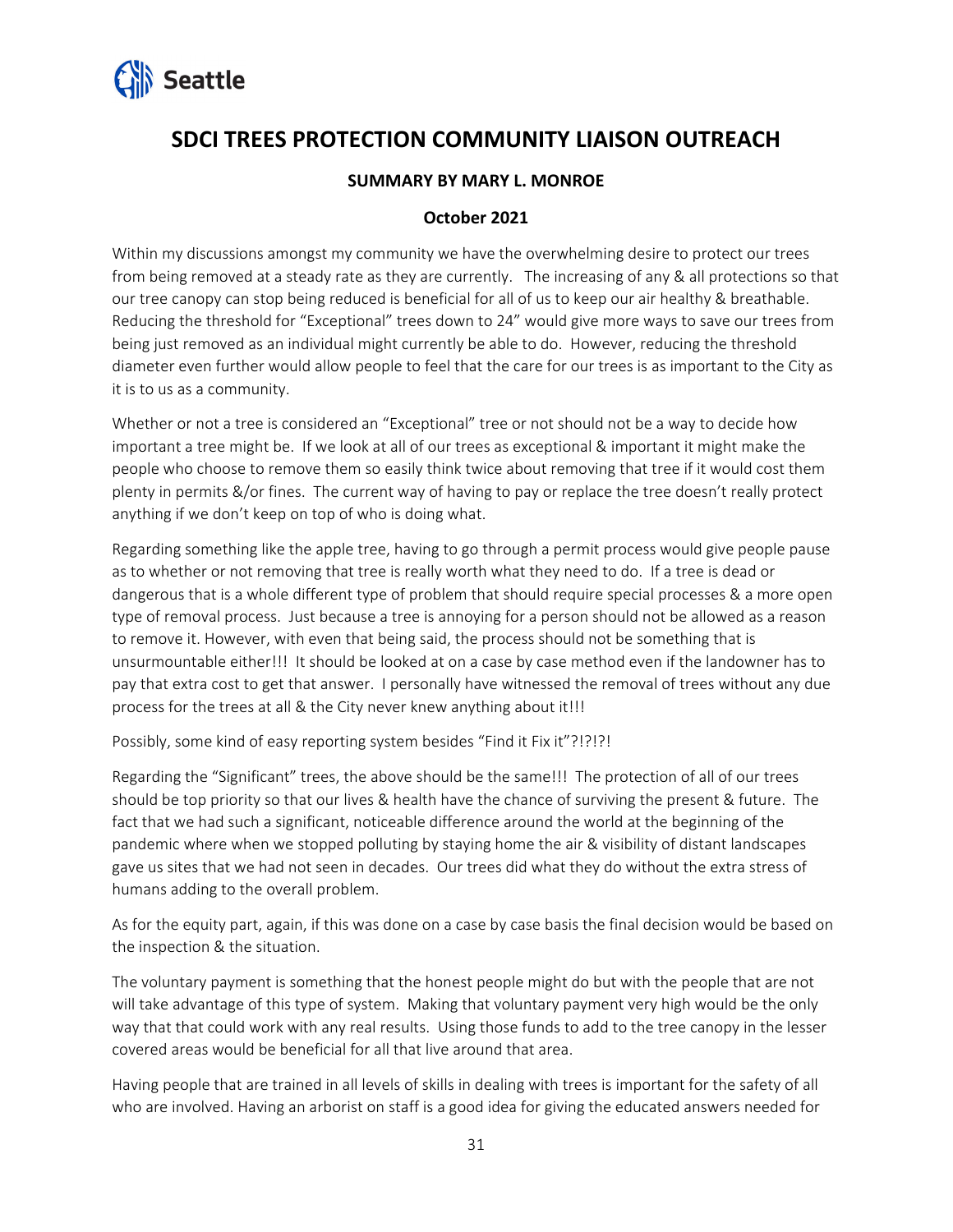

the person having the tree removed. For the smaller companies maybe being able to have an arborist for hire that can do a single inspection would be a feasible so that they stay employed. Keeping people employed, especially these days is vital but every tree should be given the utmost chance & protection that it can possibly be given.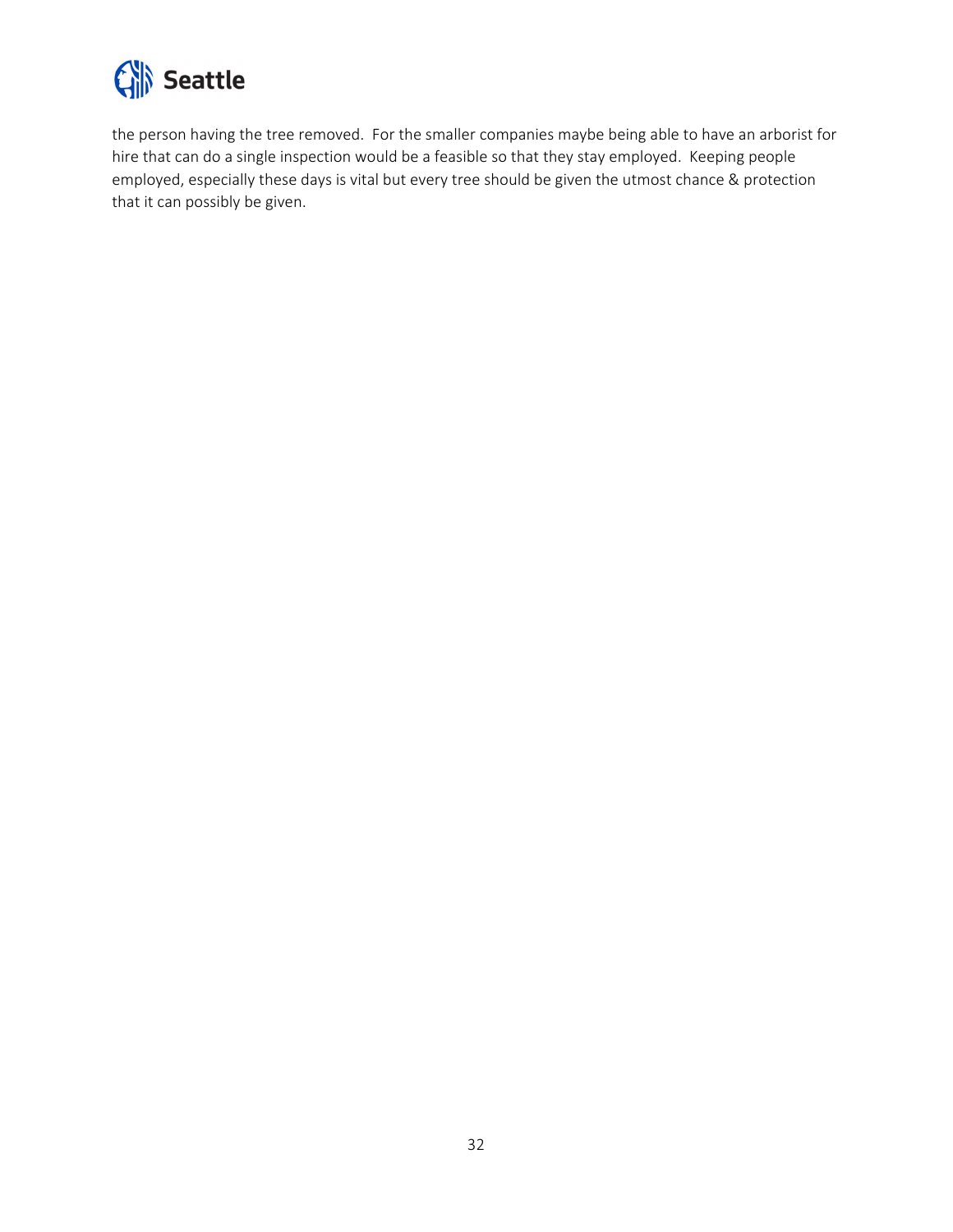

## **Spanish Community Report ROCIO ARRIAGA**

#### **August 2021**

I think that this new rule about city permits and fees will increase the hate of people to the city staff and the governments.

The State and the cities governments have the obligation to plant or remove trees as needed from the community, of course, if the issue is safety. Simple people pay enough on taxes local, federal, and State plus other government home and business owners taxes and fees. To now pay for something that is their right on their property that belongs to them because they are paying it.

Well, that is what I am hearing from the communities I work with, lately and in the past about rules on trees and plants.

Thank you for considering my job and comments on this city work.